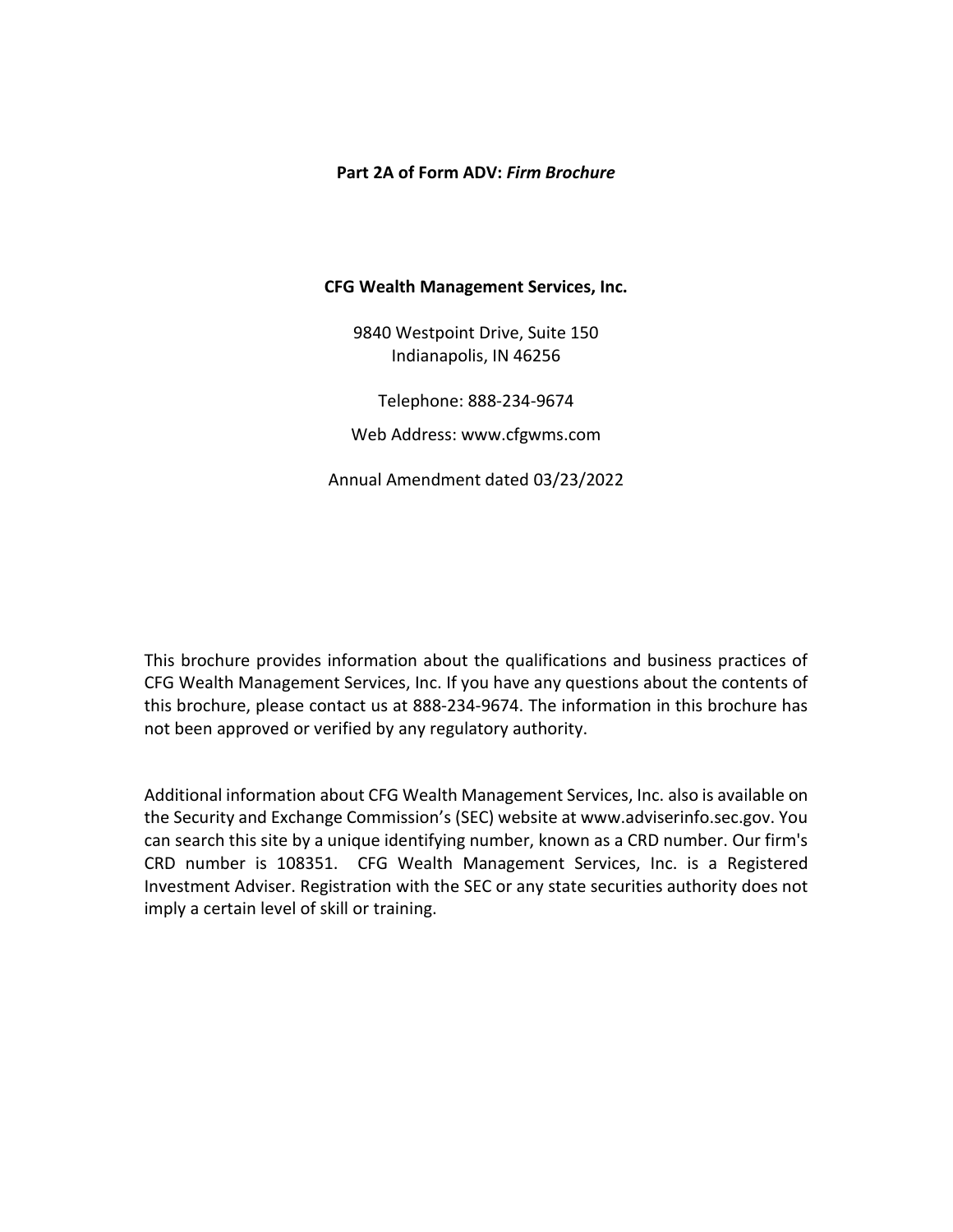# <span id="page-1-0"></span>**Item 2 Material Changes**

This section of our Firm Brochure will be used to provide our clients with a summary of new and/or updated information. We will inform clients of the revision(s) based on the nature of the updated information.

As of the date of this Annual Amendment, 03/23/2022, since our last amendment dated 03/28/2021 there have been no changes that we consider to be material to our business and contractual obligations with clients. This annual amendment includes updates to our firm's Assets Under Management ("AUM").

Consistent with the current regulations, we will ensure that clients receive a summary of any material changes to this and subsequent Brochures within 120 days of the close of our business' fiscal year. Furthermore, we will provide clients with other interim disclosures about material changes as they arise.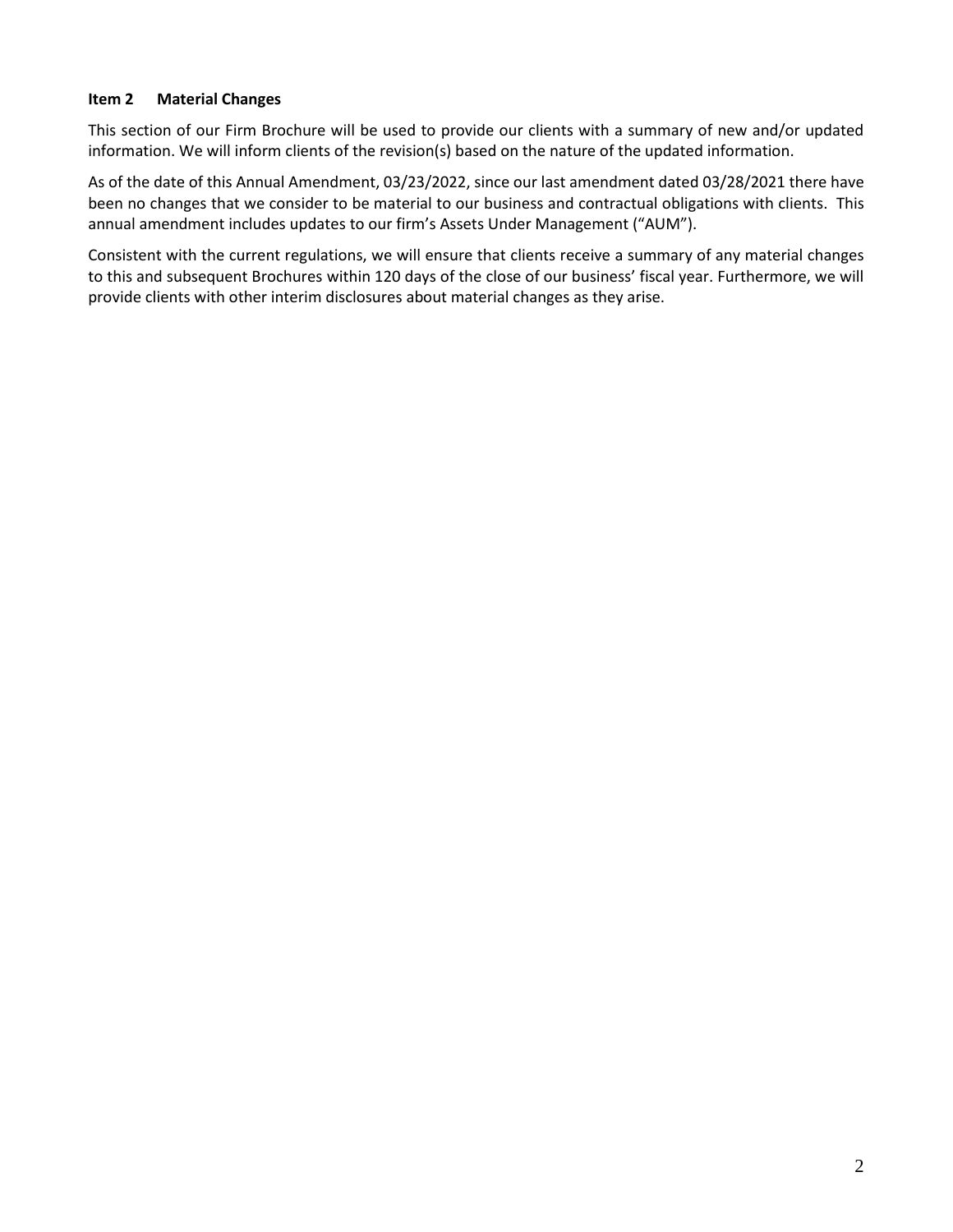<span id="page-2-0"></span>

| Item <sub>3</sub> | <b>Table of Contents</b>                                                              | Page           |
|-------------------|---------------------------------------------------------------------------------------|----------------|
| Item 1            | <b>Cover Page</b>                                                                     | $\mathbf{1}$   |
| Item 2            | <b>Material Changes</b>                                                               | $\overline{2}$ |
| Item 3            | <b>Table of Contents</b>                                                              | 3              |
| Item 4            | <b>Advisory Business</b>                                                              | 4              |
| Item 5            | Fees and Compensation                                                                 | $\overline{7}$ |
| Item 6            | Performance-Based Fees and Side-By-Side Management                                    | 10             |
| Item 7            | <b>Types of Clients</b>                                                               | 10             |
| Item 8            | Methods of Analysis, Investment Strategies and Risk of Loss                           | 10             |
| Item 9            | Disciplinary Information                                                              | 12             |
| Item 10           | Other Financial Industry Activities and Affiliations                                  | 12             |
| Item 11           | Code of Ethics, Participation or Interest in Client Transactions and Personal Trading | 12             |
| Item 12           | <b>Brokerage Practices</b>                                                            | 14             |
| Item 13           | <b>Review of Accounts</b>                                                             | 16             |
| Item 14           | Client Referrals and Other Compensation                                               | 18             |
| Item 15           | Custody                                                                               | 19             |
| Item 16           | <b>Investment Discretion</b>                                                          | 19             |
| Item 17           | <b>Voting Client Securities</b>                                                       | 20             |
| Item 18           | <b>Financial Information</b>                                                          | 20             |
| Item 19           | Requirements for State-Registered Advisors                                            | 20             |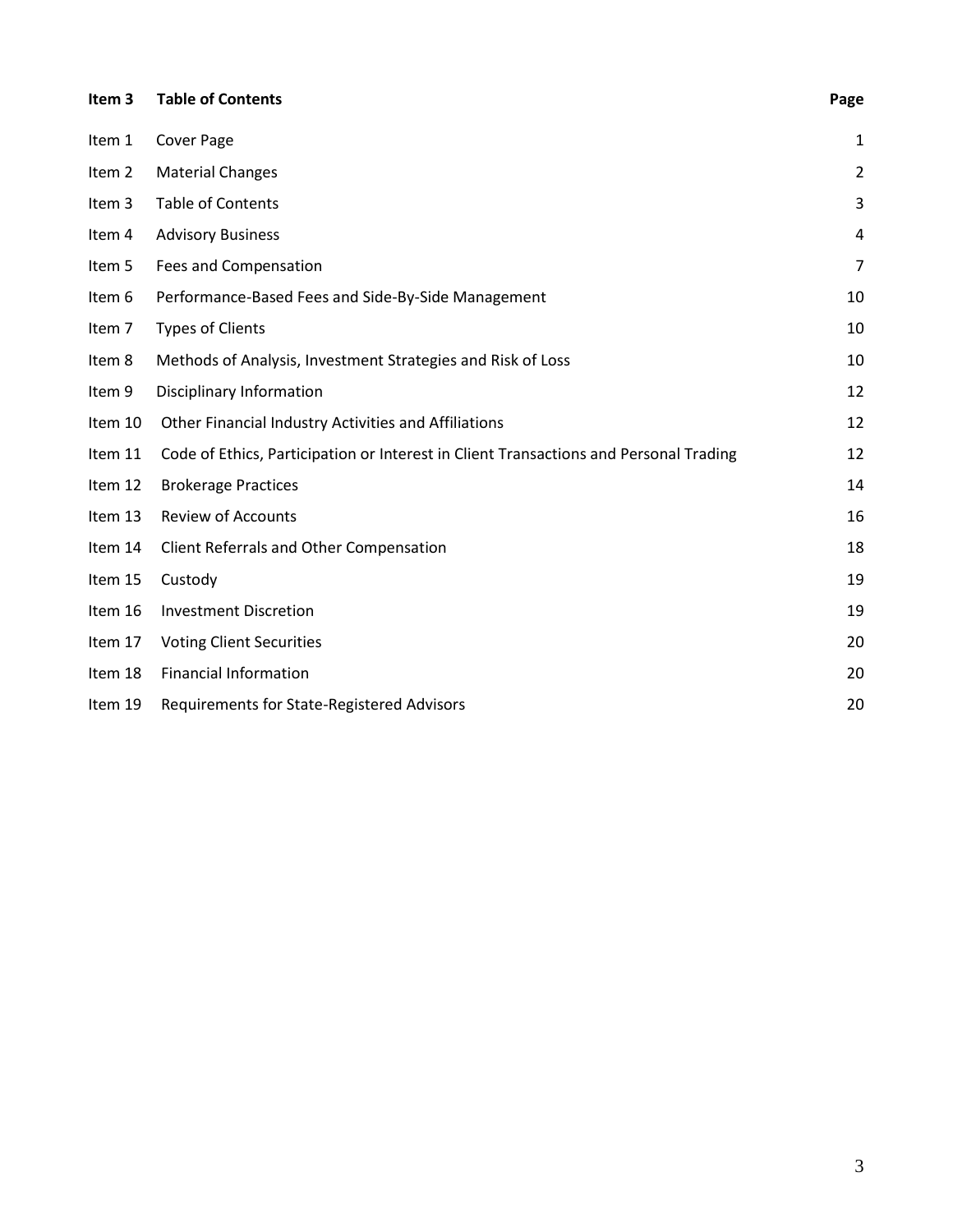# <span id="page-3-0"></span>**Item 4 Advisory Business**

CFG Wealth Management Services, Inc. ("CFG") is a Registered Investment Adviser and is under the oversight and regulation of various state securities divisions or agencies. The company's principal place of business is located in Indiana. CFG Wealth Management Services, Inc. began conducting business in 1983, under the name Consolidated Financial Group.

Listed below are the firm's principal shareholders (i.e., those individuals and/or entities controlling 25% or more of this company).

Michael D. Puckett, Chief Executive Officer

Jonathan W. Harrier, Chief Compliance Officer, Chief Investment Officer

CFG Wealth Management Services, Inc. offers the following advisory services to our clients:

# **INVESTMENT SUPERVISORY SERVICES ("ISS") INDIVIDUAL PORTFOLIO MANAGEMENT**

Our firm provides continuous advice to a client regarding the investment of client funds based on the individual needs of the client. Through personal discussions in which goals and objectives based on a client's particular circumstances are established, we develop a client's personal investment policy and create and manage a portfolio based on that policy. During our data-gathering process, we determine the client's individual objectives, time horizons, risk tolerance, and liquidity needs. We also review and discuss a client's prior investment history, as well as family composition and background.

The investment supervisory service, also referred to as the portfolio management service, typically starts with the creation of an investment policy statement (IPS) which is customized to meet the specific goals of the client. Defining and addressing factors such as the investment time horizon, spending policy, and risk tolerance of the client are part of the IPS development process. Typically, the IPS will consist of a target broad asset class allocation covering the areas of U.S. equity, non-U.S. equity, fixed income, and cash. Allowable ranges for investment within each broad asset class are also defined in the IPS.

We manage these advisory accounts primarily on a discretionary basis, but may also provide services on a nondiscretionary basis in a very limited number of circumstances. Account supervision is guided by the client's stated objectives (i.e., maximum capital appreciation, growth, income, or growth and income), as well as tax considerations.

Regarding discretion, upon adoption of the Client Agreement and the necessary brokerage account authorizations, CFG as the Investment Adviser/Manager will have the full power and authority to supervise and direct the investment of any assets held in the Client's account. This includes the power and authority to buy, sell, exchange, convert, and otherwise effect transactions in any stocks, bonds, mutual funds, exchange traded funds, or other securities, all without prior consultation from the Client. Clients appoint CFG as attorney-in-fact for purposes of exercising the foregoing power and authority. If, and in the event that any Client wishes to have the assets managed by CFG subject to certain investment objectives and/or restrictions, it will be the Client's responsibility to notify the Adviser, in writing, of the investment objectives. Any and all Client-imposed objectives and/or restrictions, to be effective, must be acknowledged by CFG in writing. Unless any Client so notifies CFG of specific restrictions and/or investment objectives, the investments recommended for, or actions taken on behalf of the Client, shall be deemed not to be restricted (and to be in accordance with the Client's investment objectives).

Implementation of our services is not limited to any specific product or service. Because some types of investments involve certain additional degrees of risk, they will only be implemented/recommended when consistent with the client's stated investment objectives, tolerance for risk, liquidity and suitability.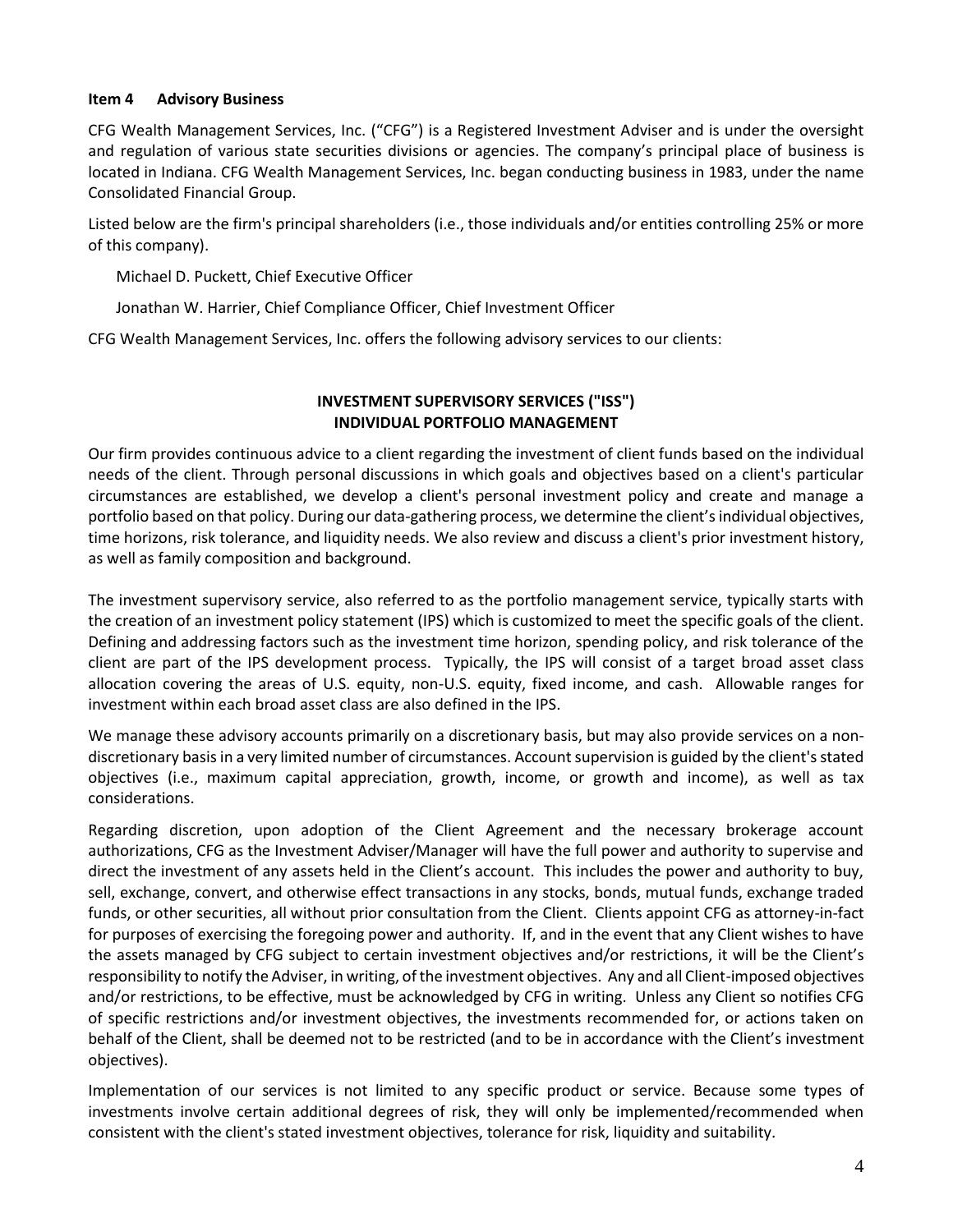#### **PENSION CONSULTING SERVICES**

We also provide several advisory services separately or in combination. While the primary clients for these services will be pension, profit sharing and 401(k) plans, we offer these services, where appropriate, to individuals and trusts, estates and charitable organizations. Pension Consulting Services are comprised of four distinct services. Clients may choose to use any or all of these services.

#### *Investment Policy Statement Preparation (hereinafter referred to as ''IPS''):*

We will meet with the client (in person or over the telephone) to determine an appropriate investment strategy that reflects the plan sponsor's stated investment objectives for management of the overall plan. Our firm then prepares a written IPS detailing those needs and goals, including an encompassing policy under which these goals are to be achieved. The IPS also lists the criteria for selection of investment vehicles as well as the procedures and timing interval for monitoring of investment performance.

#### *Selection of Investment Vehicles:*

We assist plan sponsors in constructing appropriate asset allocation models. We will then review various mutual funds (both index and managed) to determine which investments are appropriate to implement the client's IPS. The number of investments to be recommended will be determined by the client, based on the IPS.

#### *Monitoring of Investment Performance:*

We monitor client investments continually, based on the procedures and timing intervals delineated in the Investment Policy Statement.

#### *Employee Communications:*

For pension, profit sharing and 401(k) plan clients with individual plan participants exercising control over assets in their own account (''self-directed plans''), we may also provide quarterly educational support and investment workshops designed for the plan participants.

#### **FINANCIAL PLANNING**

We provide financial planning services as a part of our Wealth Enhancement Service (available only to existing clients) and on a stand-alone basis.

Defined as a four-step process, the Wealth Enhancement Service culminates in the development, implementation, and management of a comprehensive financial plan. The main components of this process and financial plan development and management revolve around analyses covering a client's asset-liability structure, their cash flow, investment portfolio and risk tolerance considerations, and a financial independence assessment that attempts to model the likelihood of a client achieving financial independence based on model inputs from the previous analysis steps. A key component of this service is the continuous analysis and updating of the financial plan and action items resulting from the planning and analysis work done. The Wealth Enhancement Service can be thought of as a financial planning service coupled with the investment supervisory service detailed in the Investment Supervisory Services section.

Financial planning is a comprehensive evaluation of a client's current and future financial state by using currently known variables to predict future cash flows, asset values and withdrawal plans. Through the financial planning process, all questions, information and analysis are considered as they impact and are impacted by the entire financial and life situation of the client.

In general, the financial plan can address any or all of the following areas:

• Personal: We review family records, budgeting, personal liability, estate information and financial goals.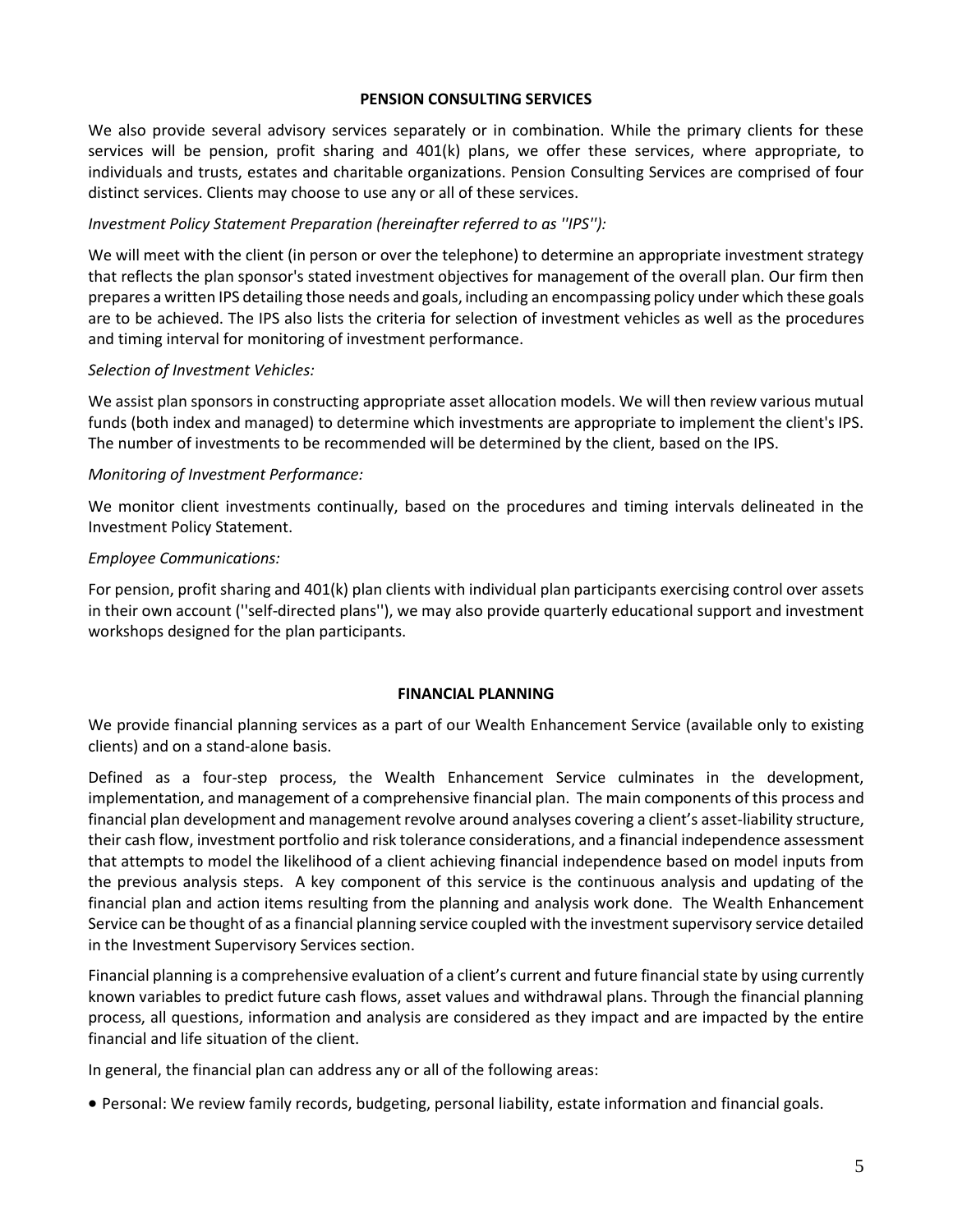- Tax and Cash Flow: We analyze the client's income tax and spending and planning for past, current and future years; then illustrate the impact of various investments on the client's current income tax and future tax liability.
- Investments: We analyze investment alternatives and their effect on the client's portfolio.
- Insurance: We review existing policies to ensure proper coverage for life, health, disability, long-term care, liability, home and automobile.
- Retirement: We analyze current strategies and investment plans to help the client achieve his or her retirement goals.
- Death and Disability: We review the client's cash needs at death, income needs of surviving dependents, estate planning and disability income.
- Estate: We assist the client in assessing and developing long-term strategies, including as appropriate, living trusts, wills, review estate tax, powers of attorney, asset protection plans, nursing homes, Medicaid and elder law.

We gather required information through in-depth personal interviews. Information gathered includes the client's current financial status, tax status, future goals, returns objectives and attitudes towards risk. Should the client choose to implement the recommendations contained in the plan, we suggest the client work closely with his/her attorney, accountant, insurance agent, and/or stockbroker. Implementation of the financial plan recommendations is entirely at the client's discretion. We also provide general non-securities advice on topics that may include tax and budgetary planning, estate planning and business planning.

Typically the financial plan is presented to the client within six months of the contract date, provided that all information needed to prepare the financial plan has been promptly provided.

Financial Planning recommendations are not limited to any specific product or service offered by a broker-dealer or insurance company. Implementation of our services is not limited to any specific product or service. Because some types of investments involve certain additional degrees of risk, they will only be implemented/recommended when consistent with the client's stated investment objectives, tolerance for risk, liquidity and suitability.

Financial Planning clients should note that it is possible that a conflict of interest of CFG and the interests of the client may exist as a result of providing these financial planning services. Regardless of the recommendations made as part of the financial planning services, the client is under no obligation to act upon CFG's recommendations. Also, if a client elects to act on any of the recommendations, they are under no obligation to effect the transaction or undertake the transaction through CFG.

# **CONSULTING SERVICES**

Clients can also receive investment advice on a more focused basis. This may include advice on only an isolated area(s) of concern such as estate planning, retirement planning, or any other specific topic. We also provide specific consultation and administrative services regarding investment and financial concerns of the client.

Consulting recommendations are not limited to any specific product or service offered by a broker-dealer or insurance company.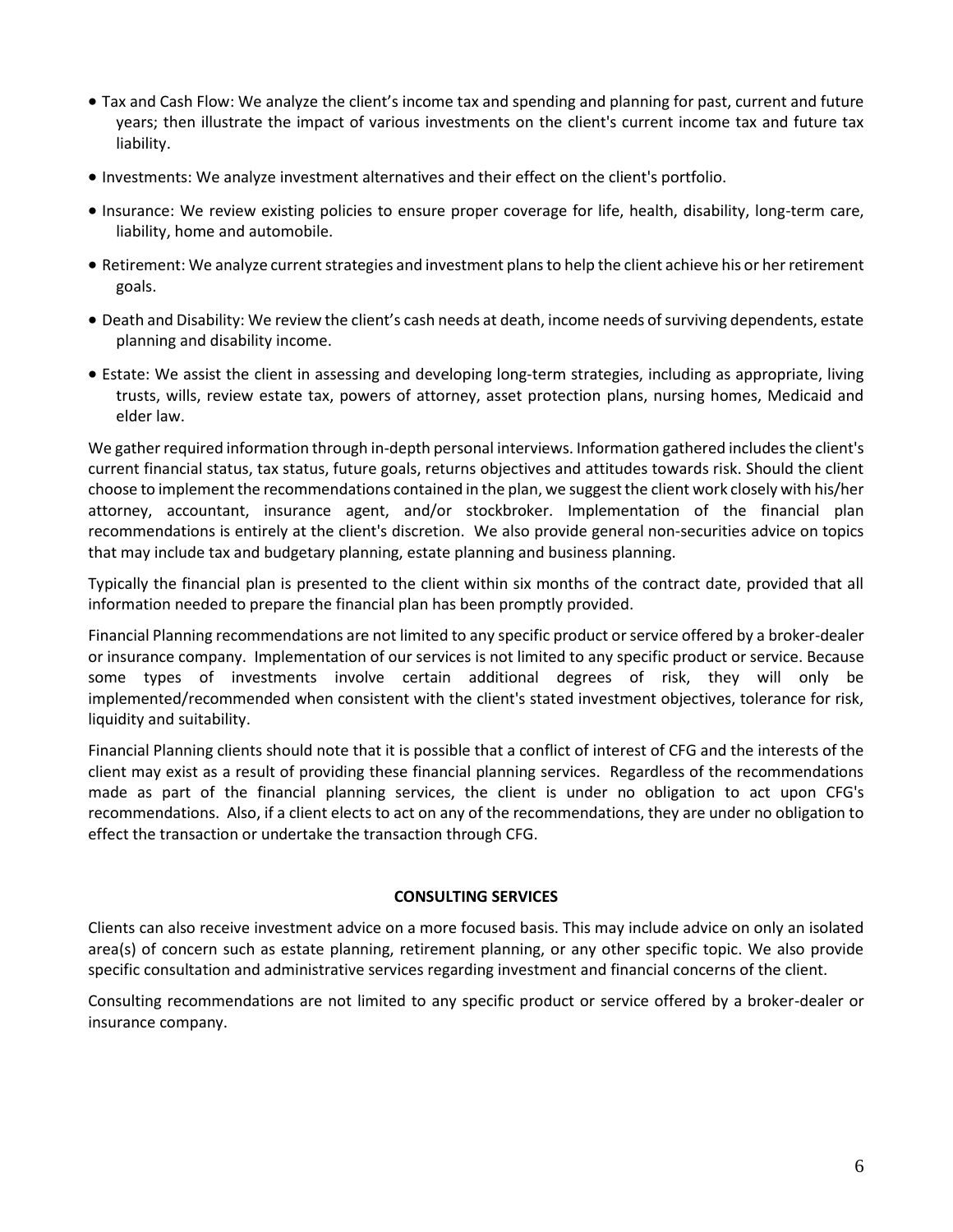#### **WRAP FEE PROGRAMS**

We do not participate in any wrap fee programs at this time.

#### **ASSETS UNDER MANAGEMENT**

As of 02/28/2022, we were actively managing \$93,444,908 of clients' assets on a discretionary basis. We have \$0 of clients' assets on a non-discretionary basis.

#### **DISCLOSURE REGARDING CONFLICTS OF INTEREST**

Due to the nature and variety of our services, conflicts of interest between our firm, its representatives, employees, and the services we offer to our clients may exist. These conflicts may include, but are not limited to, (a) compensation arrangements connected with advisory services which are in addition to the advisory fees, (b) other financial industry activities or affiliations, or (c) participation of interest in client transactions. All material conflicts of interest under CCR Section 260.238(k) have been disclosed regarding the investment adviser, its representatives or any of its employees, which could be reasonably be expected to impair the rendering of unbiased and objective advice.

# <span id="page-6-0"></span>**Item 5 Fees and Compensation**

# **INVESTMENT SUPERVISORY SERVICES ("ISS") INDIVIDUAL PORTFOLIO MANAGEMENT FEES**

CFG's compensation for these services is determined by the amount of assets under CFG's supervision. Fees are not negotiable unless noted. Supervisory fees are payable quarterly, in advance, based on the long market value of the assets under management (securities held long and the value of cash in a client account) at the end of the prior quarter, as listed on the detail of each custodial account statement.

These fees are debited directly from the clients' accounts per the terms described within each client's agreement with CFG. The basic fee schedule for portfolio management services is depicted below.

| Asset Amount                       | <b>Marginal Annual Rate</b> |
|------------------------------------|-----------------------------|
| First \$1 million                  | 1.00%                       |
| Next \$1 million                   | 0.75%                       |
| Next \$3 million                   | 0.50%                       |
| Remaining amounts over \$5 million | 0.35%                       |

The implementation of CFG's portfolio management service may use pooled investment vehicles such as exchange traded funds (ETFs) and traditional open-end mutual funds. Each pooled investment vehicle has its own advisory fees and other expenses, which are explained in each vehicle's prospectus or other required disclosure documentation. The investment supervisory fees paid to CFG as detailed in the schedule above do not include the fees of the investment vehicles, transaction costs, or any potential custody fees that are realized as CFG provides these investment supervisory services and implements the portfolio management process.

The investment advisory contract may be terminated by any of the parties effective upon written notice to the other parties. Should the relationship terminate, the client will be entitled to a refund of any supervisory fee not already earned by CFG. Whenever possible the refund will be deposited in the client's account(s) managed by CFG up until the point of termination. If that is not possible, the refund will be given in the form of a check made payable directly to the client.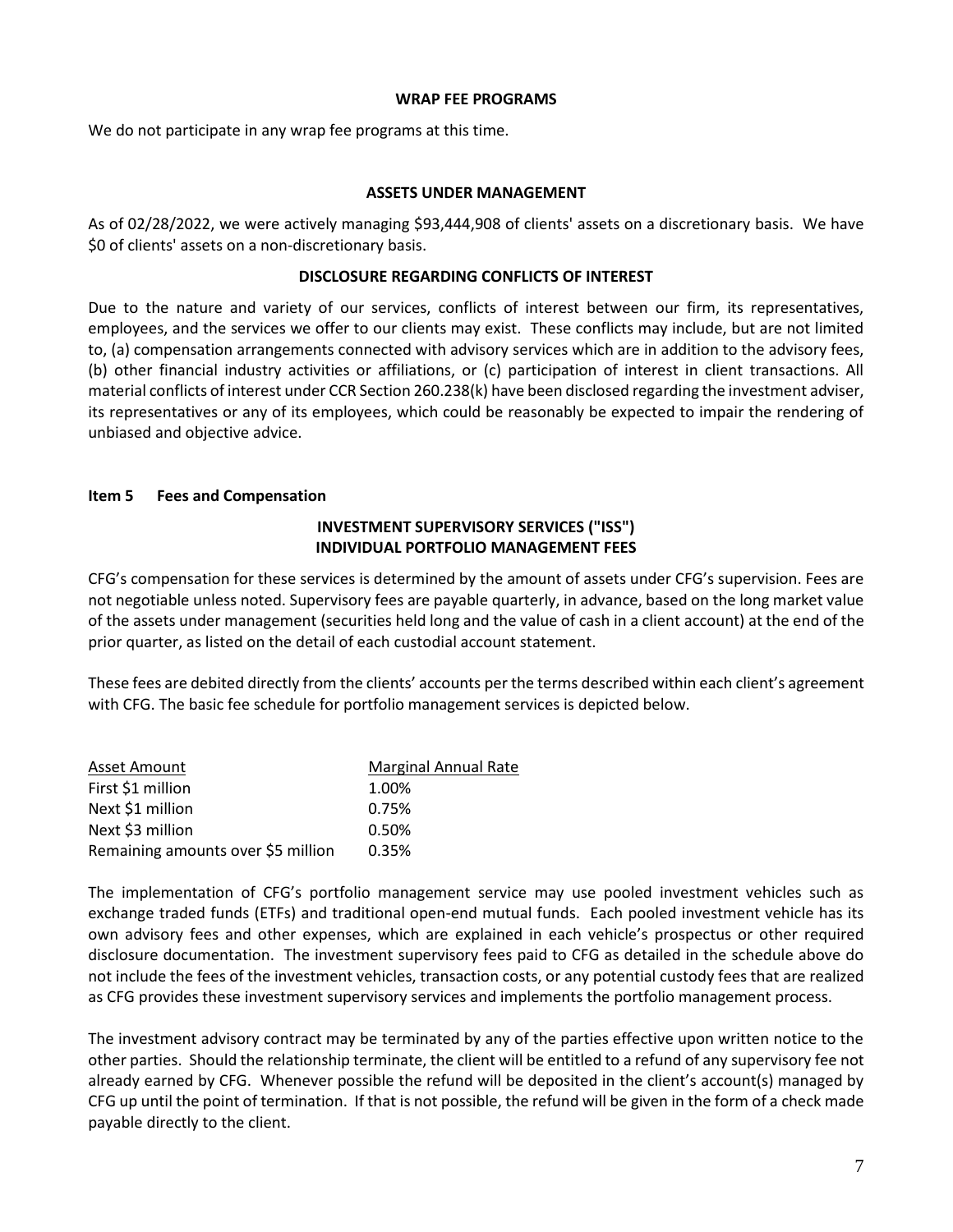*Limited Negotiability of Advisory Fees*: Although CFG Wealth Management Services, Inc. has established the aforementioned fee schedule(s), we retain the discretion to negotiate alternative fees on a client-by-client basis. Client facts, circumstances and needs are considered in determining the fee schedule. These include the complexity of the client, assets to be placed under management, anticipated future additional assets; related accounts; portfolio style, account composition, reports, among other factors. The specific annual fee schedule is identified in the contract between the adviser and each client.

We may group certain related client accounts for the purposes of determining the annualized fee. Discounts, not generally available to our advisory clients, may be offered to family members and friends of associated persons of our firm.

# **PENSION CONSULTING FEES**

At times CFG will provide investment consulting services to plan sponsors of retirement plans. These services generally encompass the selection of other advisors and service providers, advisory services for retirement plans, plan sponsors, and plan participants.

Retirement plan services and fees are typically detailed in a separate Client Agreement tailored to the needs of the specific Client. In general, fees for retirement plan clients are a fixed quarterly fee, negotiated at the onset of the relationship.

# **FINANCIAL PLANNING FEES**

Our fees for Financial Planning are determined based on the nature of the services being provided and the complexity of each client's circumstances. All fees are agreed upon prior to entering into a contract with any client. There are different methods of delivering financial planning services. The fees associated with financial planning services are charged differently depending on the method of service delivery.

For financial planning services provided as part of our Wealth Enhancement Service (available only to existing clients), compensation for the total service (goes beyond the financial planning services alone) is determined by the size and complexity of a client's financial circumstance. Fees are payable quarterly, in advance, based on assets under management at the beginning of the prior quarter's end. These fees are debited from the client's account per the terms described within each client's agreement with CFG. The basic fee schedule for the Wealth Enhancement Service is depicted here:

| Asset Amount                       | <b>Marginal Annual Rate</b> |
|------------------------------------|-----------------------------|
| First \$250,000                    | 2.00%                       |
| Next \$250,000                     | 1.50%                       |
| Next \$500,000                     | 1.00%                       |
| Next \$1 million                   | 0.75%                       |
| Next \$3 million                   | 0.50%                       |
| Remaining amounts over \$5 million | 0.25%                       |

The Wealth Enhancement Service contract may be terminated by any of the parties effective upon receipt of written notice to the other party. Our Financial Planning fees for services outside the scope of the Wealth Enhancement Service are calculated and charged on an hourly basis which is currently \$250 per hour. Although the length of time it will take to provide a Financial Plan will depend on each client's personal situation, we will provide an estimate for the total hours at the start of the advisory relationship.

We may request a retainer upon completion of our initial fact-finding session with the client; however, advance payment will never exceed \$500 for work that will not be completed within six months. The balance is due upon completion of the plan.

# **CONSULTING SERVICES FEES**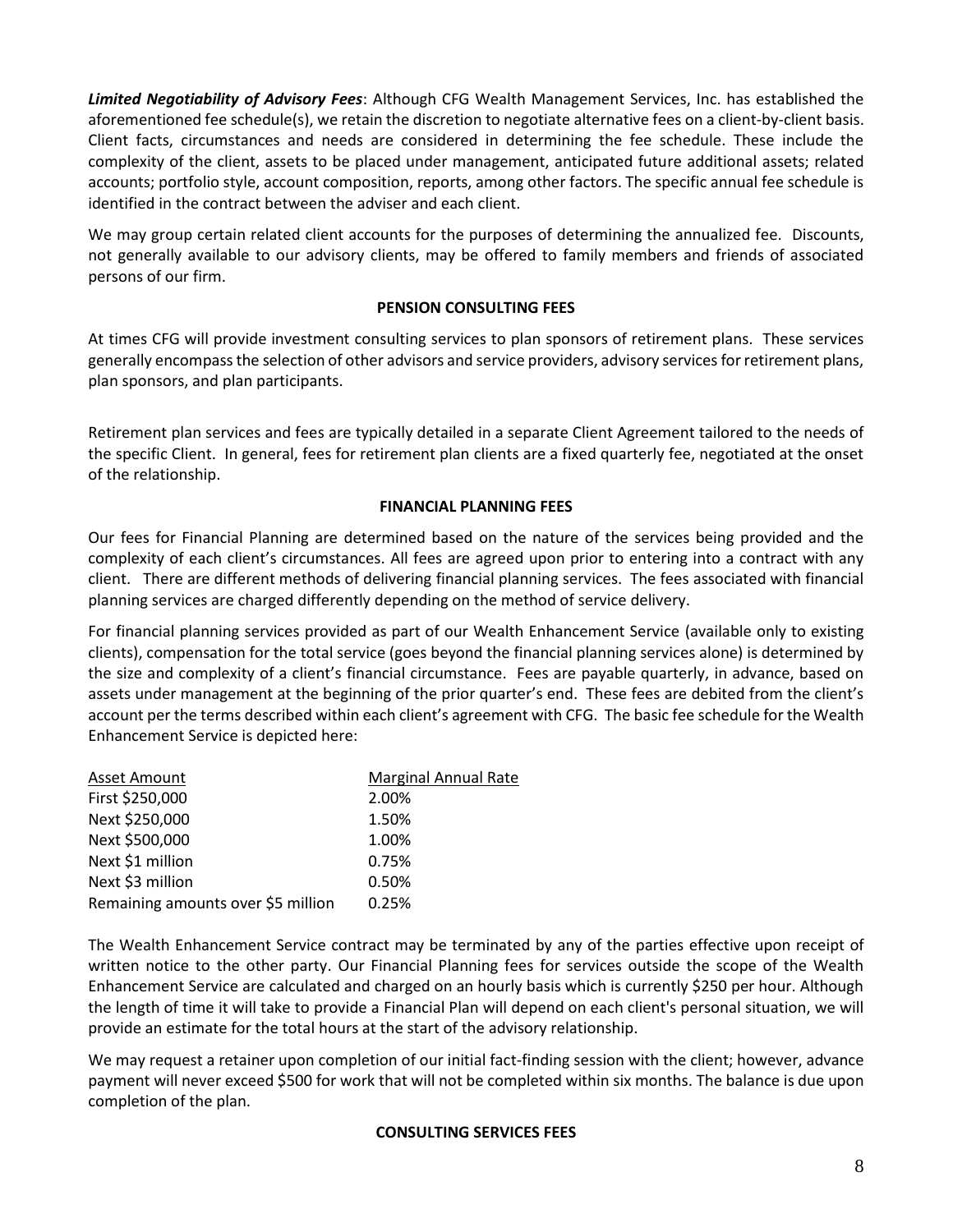Consulting service fees are calculated and charged on an hourly basis which is currently \$250 per hour. An estimate for the total hours is determined at the start of the advisory relationship. The client is billed in arrears based on actual hours accrued.

#### **GENERAL INFORMATION**

*Termination of the Advisory Relationship*: A client agreement may be canceled at any time, by either party, for any reason upon receipt of 30 days written notice. As disclosed above, certain fees are paid in advance of services provided. Upon termination of any account, any prepaid, unearned fees will be promptly refunded. In calculating a client's reimbursement of fees, we will pro-rate the reimbursement according to the number of days remaining in the billing period. Whenever possible the refund will be deposited in the client's account(s) managed by CFG up until the point of termination. If that is not possible, the refund will be given in the form of a check made payable directly to the client.

*Investment Company (Mutual Fund, Exchange Traded Fund) Fees*: All fees paid to CFG Wealth Management Services, Inc. for investment advisory services are separate and distinct from the fees and expenses charged by mutual funds and/or ETFs to their shareholders. These fees and expenses are described in each fund's prospectus. These fees will generally include a management fee, other fund expenses, and a possible distribution fee. If the fund also imposes sales charges, a client may pay an initial or deferred sales charge. A client could invest in a mutual fund directly, without our services. In that case, the client would not receive the services provided by our firm which are designed, among other things, to assist the client in determining which mutual fund or funds are most appropriate to each client's financial condition and objectives. Accordingly, the client should review both the fees charged by the funds and our fees to fully understand the total amount of fees to be paid by the client and to thereby evaluate the advisory services being provided.

*Additional Fees and Expenses*: In addition to our advisory fees, clients are also responsible for the fees and expenses charged by custodians and imposed by broker dealers, including, but not limited to, any transaction charges imposed by a broker dealer with which an independent investment manager effects transactions for the client's account(s). Please refer to the "Brokerage Practices" section (Item 12) of this Form ADV for additional information.

*Advisory Fees in General*: Clients should note that lower fees for comparable services may be available from other sources. Similar advisory services may (or may not) be available from other registered (or unregistered) investment advisers for similar or lower fees.

*Limited Prepayment of Fees*: Under no circumstances do we require or solicit payment of fees in excess of \$500 more than six months in advance of services rendered.

# <span id="page-8-0"></span>**Item 6 Performance-Based Fees and Side-By-Side Management**

CFG Wealth Management Services, Inc. does not charge performance-based fees.

# <span id="page-8-1"></span>**Item 7 Types of Clients**

CFG Wealth Management Services, Inc. provides advisory services to the following types of clients:

- Individuals (other than high net worth individuals)
- High net worth individuals
- Pension and profit sharing plans (other than plan participants)
- Corporations or other businesses not listed above

# <span id="page-8-2"></span>**Item 8 Methods of Analysis, Investment Strategies and Risk of Loss**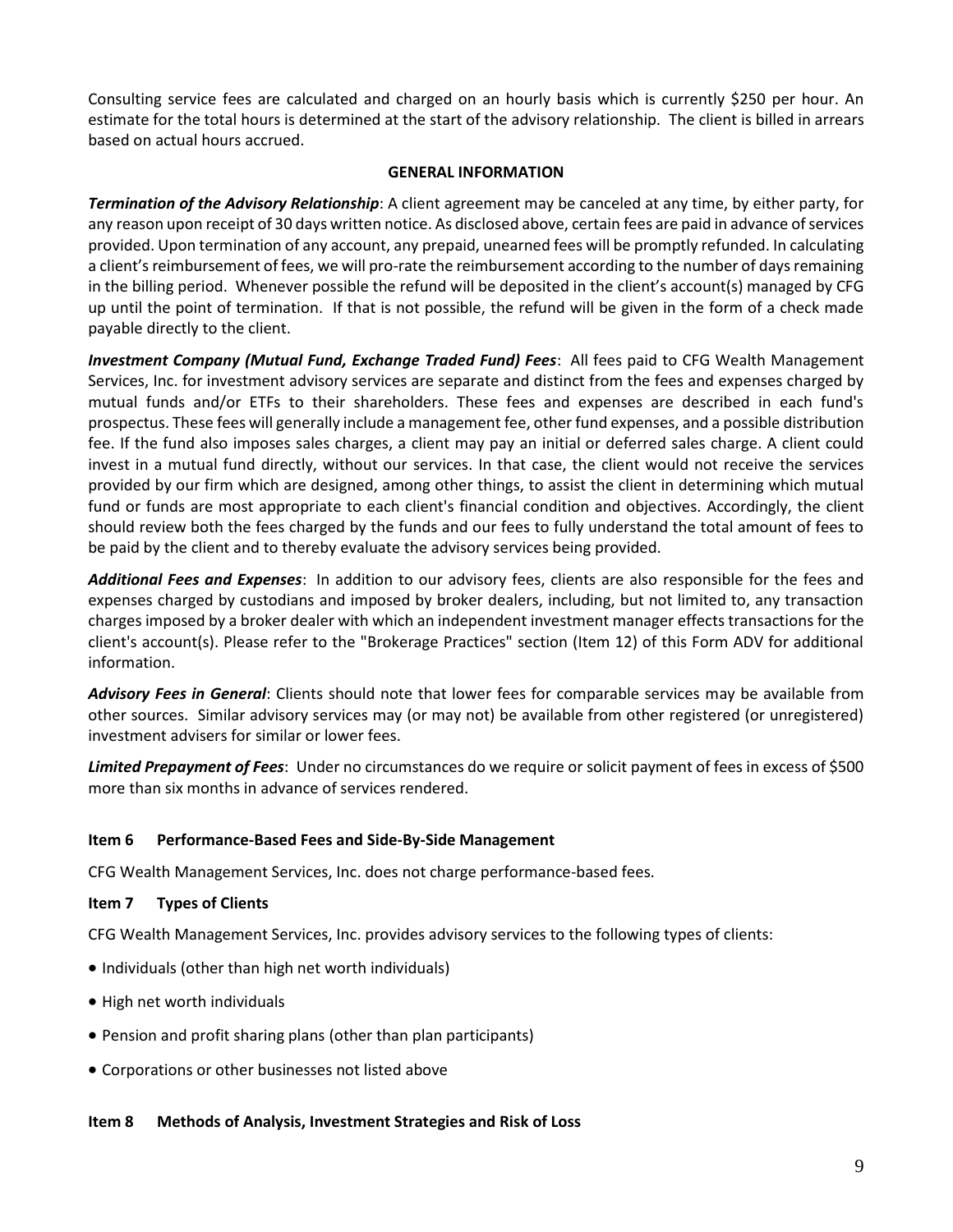#### **METHODS OF ANALYSIS**

The investment strategy used to implement advice given to clients is largely a function of each client's time horizon risk preference, taxes, and desired return. For non-profit and corporate clients, we may also consider the spending policy, current and future capital contributions, and other fiduciary constraints of the organization. Taken together, this information will determine an appropriate broad asset class allocation strategy for each client. We take an objective approach to designing and managing client portfolios.

We use the following methods of analysis in formulating our investment advice and/or managing client assets:

*Technical Analysis.* We analyze past market movements and apply that analysis to the present in an attempt to recognize recurring patterns of investor behavior and potentially predict future price movement.

Technical analysis does not consider the underlying financial condition of a company. This presents a risk in that a poorly-managed or financially unsound company may underperform regardless of market movement.

*Quantitative Analysis.* We use mathematical models in an attempt to obtain more accurate measurements of a company's quantifiable data, such as the value of a share price or earnings per share, and predict changes to that data.

A risk in using quantitative analysis is that the models used may be based on assumptions that prove to be incorrect.

*Asset Allocation.* Rather than focusing primarily on securities selection, we attempt to identify an appropriate ratio of securities, fixed income, and cash suitable to the client's investment goals and risk tolerance.

A risk of asset allocation is that the client may not participate in sharp increases in a particular security, industry or market sector. Another risk is that the ratio of securities, fixed income, and cash will change over time due to stock and market movements and, if not corrected, will no longer be appropriate for the client's goals.

*Mutual Fund and/or ETF Analysis.* We look at the experience and track record of the manager of the mutual fund or ETF in an attempt to determine if that manager has demonstrated an ability to invest over a period of time and in different economic conditions. We also look at the underlying assets in a mutual fund or ETF in an attempt to determine if there is significant overlap in the underlying investments held in another fund(s) in the client's portfolio. We also monitor the funds or ETFs in an attempt to determine if they are continuing to follow their stated investment strategy.

A risk of mutual fund and/or ETF analysis is that, as in all securities investments, past performance does not guarantee future results. A manager who has been successful may not be able to replicate that success in the future. In addition, as we do not control the underlying investments in a fund or ETF, managers of different funds held by the client may purchase the same security, increasing the risk to the client if that security were to fall in value. There is also a risk that a manager may deviate from the stated investment mandate or strategy of the fund or ETF, which could make the holding(s) less suitable for the client's portfolio.

*Risks for all forms of analysis.* Our securities analysis methods rely on the assumption that the companies whose securities we purchase and sell, the rating agencies that review these securities, and other publicly-available sources of information about these securities, are providing accurate and unbiased data. While we are alert to indications that data may be incorrect, there is always a risk that our analysis may be compromised by inaccurate or misleading information.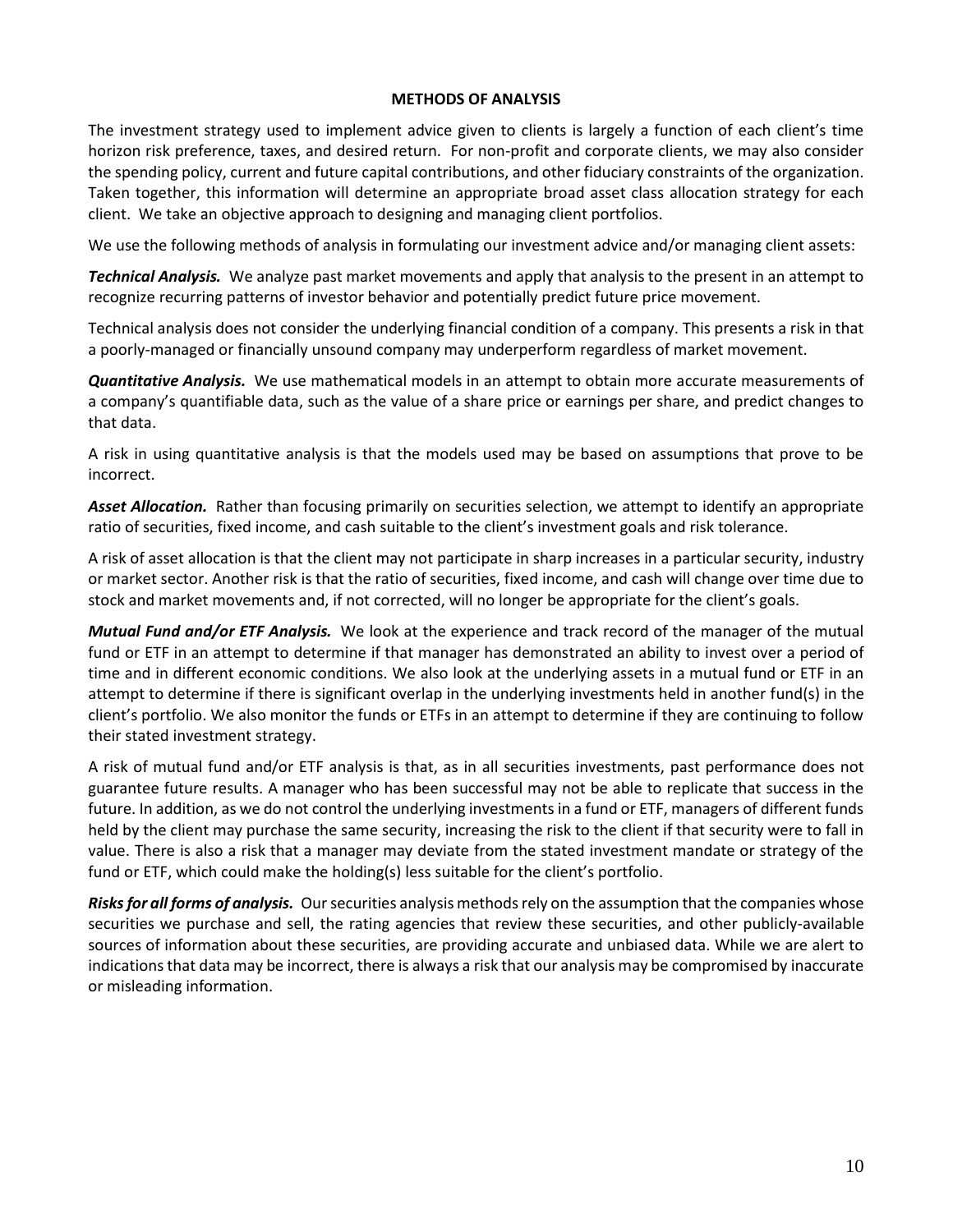# *INVESTMENT STRATEGIES*

We use the following strategies in managing client accounts, provided that such strategies are appropriate to the needs of the client and consistent with the client's investment objectives, risk tolerance, and time horizons, among other considerations:

*Long-term purchases.* We purchase securities with the idea of holding them in the client's account for a year or longer. Typically we employ this strategy when we want exposure to a particular asset class over time, regardless of the current projection for this class.

A risk in a long-term purchase strategy is that by holding the security for this length of time, we may not take advantage of short-term gains that could be profitable to a client. Moreover, if our predictions are incorrect, a security may decline sharply in value before we make the decision to sell.

*Short-term purchases.* When utilizing this strategy, we may purchase securities with the idea of selling them within a relatively short time (typically a year or less). We do this in an attempt to take advantage of conditions that we believe will soon result in a price swing in the securities we purchase.

A short-term purchase strategy poses risks should the anticipated price swing not materialize; we are then left with the option of having a long-term investment in a security that was designed to be a short-term purchase, or potentially taking a loss.

In addition, this strategy involves more frequent trading than does a longer-term strategy, and may result in increased brokerage and other transaction-related costs, as well as less favorable tax treatment of short-term capital gains.

*Margin transactions (only at a client's request).* We will purchase stocks for your portfolio with money borrowed from your brokerage account. This allows you to purchase more stock than you would be able to with your available cash, and allows us to purchase stock without selling other holdings.

*Risk of Loss.* Securities investments are not guaranteed and you may lose money on your investments. We ask that you work with us to help us understand your tolerance for risk.

# <span id="page-10-0"></span>**Item 9 Disciplinary Information**

We are required to disclose any legal or disciplinary events that are material to a client's or prospective client's evaluation of our advisory business or the integrity of our management.

Our firm and our management personnel have no reportable disciplinary events to disclose.

# <span id="page-10-1"></span>**Item 10 Other Financial Industry Activities and Affiliations**

Our firm and our related persons are not engaged in other financial industry activities and have no other industry affiliations.

#### <span id="page-10-2"></span>**Item 11 Code of Ethics, Participation or Interest in Client Transactions and Personal Trading**

Our firm has adopted a Code of Ethics which sets forth high ethical standards of business conduct that we require of our employees, including compliance with applicable federal securities laws.

CFG Wealth Management Services, Inc. and our personnel owe a duty of loyalty, fairness and good faith towards our clients, and have an obligation to adhere not only to the specific provisions of the Code of Ethics but to the general principles that guide the Code. Our Code of Ethics and policy on personal securities transactions addresses issues such as those items involving participation or interest in client transactions in addition to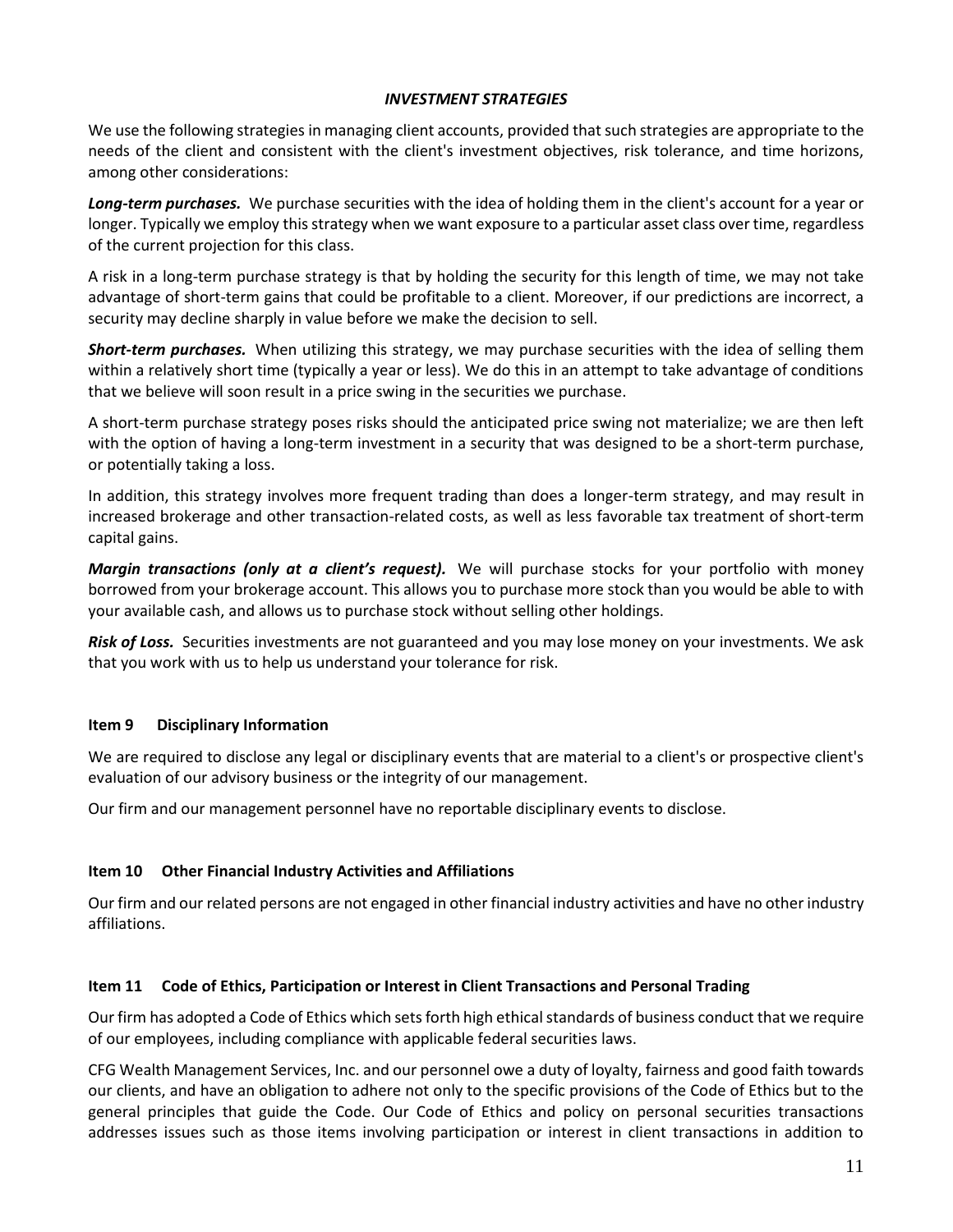qualitative issues covering integrity, objectivity, competence, fairness, confidentiality, professionalism, and diligence.

CFG Wealth Management Services, Inc.'s Code of Ethics further includes the firm's policy prohibiting the use of material non-public information. While we do not believe that we have any particular access to non-public information, all employees are reminded that such information may not be used in a personal or professional capacity.

Our Code of Ethics is designed to assure that the personal securities transactions, activities and interests of our employees will not interfere with (i) making decisions in the best interest of advisory clients and (ii) implementing such decisions while, at the same time, allowing employees to invest for their own accounts.

Our firm and/or individuals associated with our firm may buy or sell for their personal accounts securities identical to or different from those recommended to our clients. In addition, any related person(s) may have an interest or position in a certain security(ies) which may also be recommended to a client. It is important to understand that the large majority of the securities held in client accounts are either exchange traded funds or mutual funds. These securities are not generally subject to the same risks as single-issuer securities of debt or equity.

We may aggregate our employee trades with client transactions where possible and when compliant with our duty to seek best execution for our clients. In these instances, participating clients will receive an average share price and transaction costs will be shared equally and on a pro-rata basis. In the instances where there is a partial fill of a particular batched order, we will allocate all purchases pro-rata, with each account paying the average price. Our employee accounts will be included in the pro-rata allocation.

As these situations represent actual or potential conflicts of interest to our clients, we have established the following policies and procedures for implementing our firm's Code of Ethics, to ensure our firm complies with its regulatory obligations and provides our clients and potential clients with full and fair disclosure of such conflicts of interest:

- 1. No principal or employee of our firm may put his or her own interest above the interest of an advisory client.
- 2. No principal or employee of our firm may buy or sell securities for their personal portfolio(s) where their decision is a result of information received as a result of his or her employment unless the information is also available to the investing public.
- 3. It is the expressed policy of our firm that no person employed by us may purchase or sell any security prior to a transaction(s) being implemented for an advisory account. This prevents such employees from benefiting from transactions placed on behalf of advisory accounts.
- 4. We have established procedures for the maintenance of all required books and records.
- 5. Clients can decline to implement any advice rendered, except in situations where our firm is granted discretionary authority.
- 6. All of our principals and employees must act in accordance with all applicable Federal and State regulations governing registered investment advisory practices.
- 7. We require delivery and acknowledgement of the Code of Ethics by each supervised person of our firm.
- 8. We have established policies requiring the reporting of Code of Ethics violations to our senior management.

The *Code of Ethics Principles* described below is an expression of our associates' recognition of their responsibilities to the public, to clients, to colleagues, and to their employer.

Principle 1: Integrity: A CFG associate shall offer and provide professional services with integrity.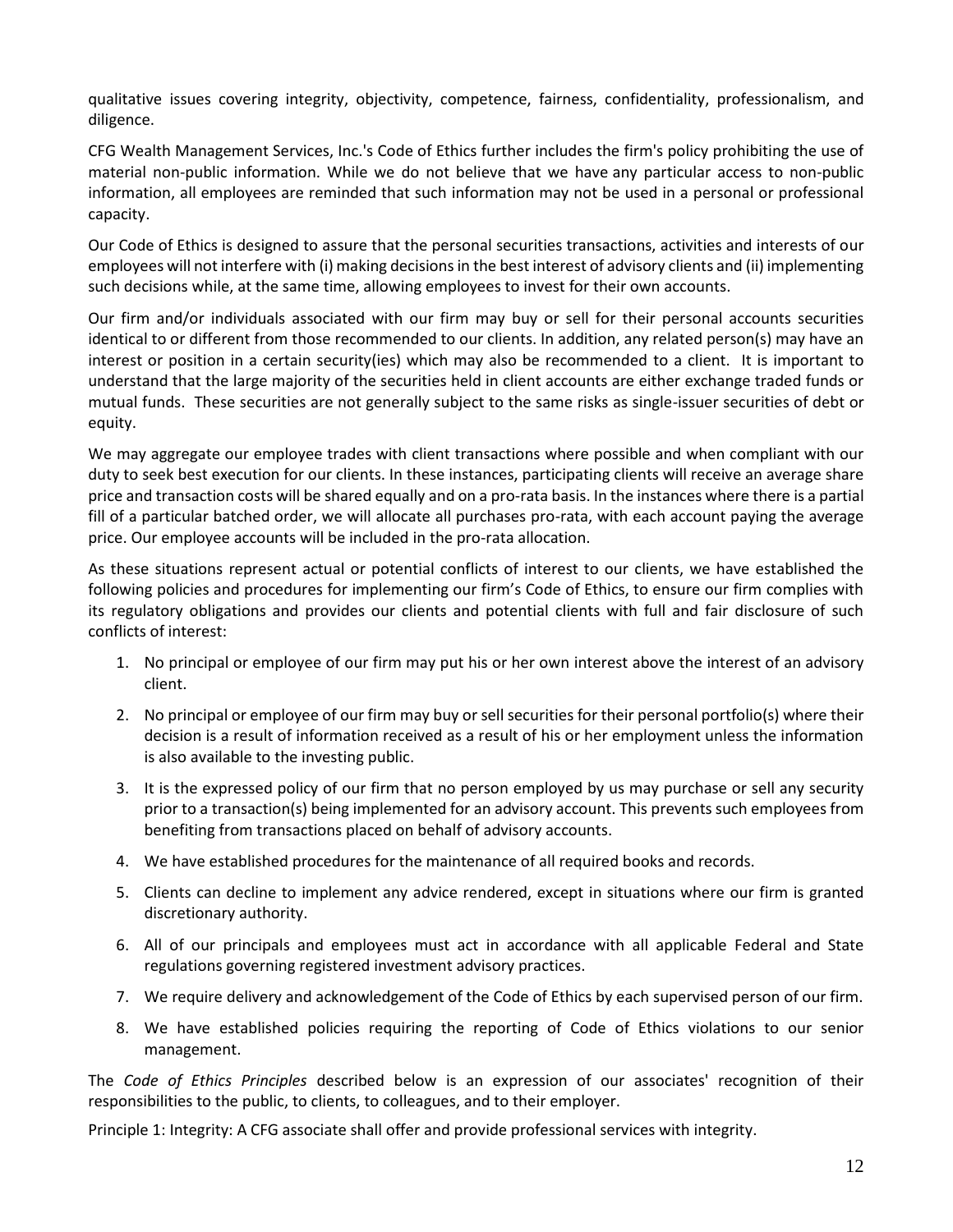CFG associates may be placed in positions of trust and confidence. The ultimate source of such public trust is the associate's personal integrity. In deciding what is right and just, an associate should rely on his or her integrity as the appropriate touchstone. Integrity demands honesty and candor, which must not be subordinated to personal gain and advantage. Within the characteristic of integrity, allowance can be made for innocent error and legitimate difference of opinion; but integrity cannot co-exist with deceit or subordination of one's principles. Integrity requires an associate of CFG to observe not only the letter but also the spirit of this Code.

Principle 2: Objectivity: A CFG associate shall be objective in providing professional services to clients.

Objectivity requires intellectual honesty and impartiality. It is an essential quality for any professional. Regardless of the service rendered or the capacity in which a CFG associate functions, he or she should protect the integrity of his or her work, maintain objectivity, and avoid subordination of his or her judgment that would be in violation of this Code.

Principle 3: Competence: A CFG associate shall provide services to clients competently and maintain the necessary knowledge and skill to continue to do so in those areas in which the designee is engaged.

One is competent only when he or she has attained and maintained an adequate level of knowledge and skill, and applies that knowledge effectively in providing services to clients. Competence also includes the wisdom to recognize the limitations of that knowledge and when consultation or client referral is appropriate. In addition to assimilating the common body of knowledge required and acquiring the necessary experience, associates shall make a continuing commitment to learning and professional improvement.

Principle 4: Fairness: A CFG associate shall perform professional services in a manner that is fair and reasonable to clients, principles, partners and employers and shall disclose conflict(s) of interest(s) in providing such services.

Fairness requires impartiality, intellectual honesty and disclosure of conflict(s) of interest(s). It involves a subordination of one's own feelings, prejudices and desires so as to achieve a proper balance of conflicting interests. Fairness is treating others in the same fashion that you would want to be treated and is an essential trait of any professional.

Principle 5: Confidentiality: A CFG associate shall not disclose any confidential client information without the specific consent of the client unless in response to proper legal process, to defend against charges of wrongdoing by an associate or in connection with a civil dispute between the associate and client.

A client, by seeking the services of CFG Wealth Management Services, will be interested in creating a relationship of personal trust and confidence. This type of relationship can only be built upon the understanding that information supplied to the associates of the firm or other information will be confidential. In order to provide the contemplated services effectively and to protect the client's privacy, CFG associates shall safeguard the confidentiality of such information.

Principle 6: Professionalism: A CFG associate's conduct in all matters shall reflect credit upon the profession.

Because of the importance of the professional services rendered by people in the financial services industry, there are attendant responsibilities to behave with dignity and courtesy to all those who use the service, fellow professionals, and those in related professions. An associate of the firm also has an obligation to cooperate with fellow colleagues to enhance and maintain the profession's public image and to work jointly with other personnel to improve the quality of services. It is only through the combined efforts of all personnel in cooperation with other staff members that this vision can be realized.

Principle 7: Diligence: A CFG associate shall act diligently in providing professional services.

Diligence is the provision of services in a reasonably prompt and thorough manner. Diligence also includes proper planning for and supervision of the rendering of professional services.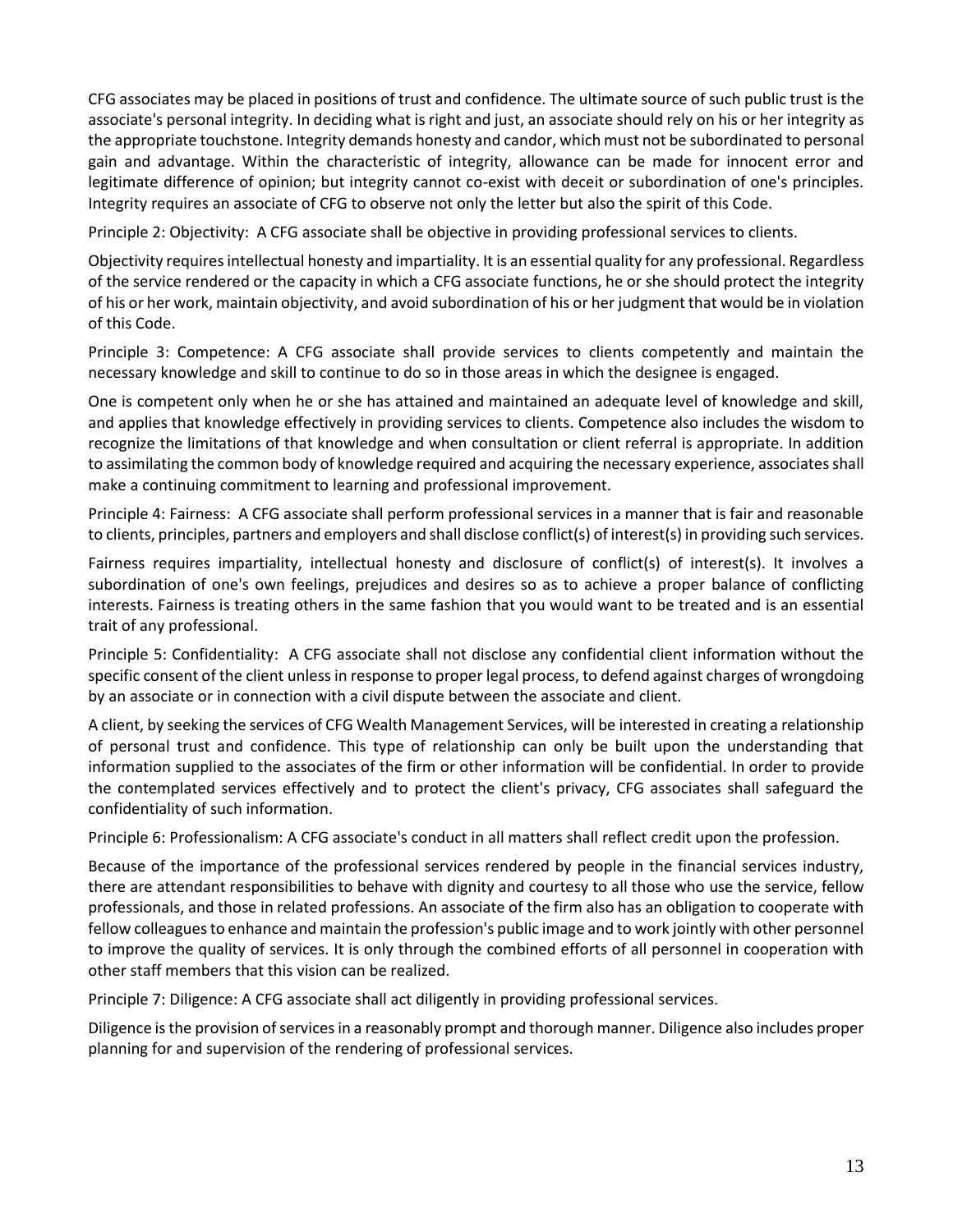# <span id="page-13-0"></span>**Item 12 Brokerage Practices**

Although CFG does not have any authority to determine which broker or dealer to be used without obtaining specific client consent, when a client does not provide directions regarding placement of their investment holdings and related brokerage dealings, we will recommend a broker. Brokers will be selected as a result of our ongoing due research in assessing the available universe of brokerage service providers based on a variety of criteria including the reasonableness of commissions and competitiveness of commission rates relative to available alternatives, the efficiency of executions, and administrative services support. CFG and its employees are not Registered Representatives of any broker/dealer and consequently do not receive any compensation from any broker/dealer for executing security transactions.

We have recommended Charles Schwab & Co., Inc. for brokerage services for a majority of our clients' accounts. In addition to being the primary provider of brokerage services for our client accounts, Charles Schwab & Co. Inc. typically serves as custodian of client funds. Our ability to negotiate commissions and to obtain best price and execution may be limited due to our practice of entering security transactions through the client's custodian which typically also serves as broker for those security transactions.

CFG may require that clients establish brokerage accounts with the Schwab Institutional® division of Charles Schwab & Co., Inc. (Schwab), a FINRA-registered broker-dealer, member SIPC, to maintain custody of clients' assets and to effect trades for their accounts. CFG is independently owned and operated and not affiliated with Schwab.

We reserve the right to decline acceptance of any client account for which the client directs the use of a broker other than Schwab if we believe that this choice would hinder our fiduciary duty to the client and/or our ability to service the account. In directing the use of Schwab, it should be understood that CFG Wealth Management Services, Inc. will not have authority to negotiate commissions or to necessarily obtain volume discounts, and best execution may not be achieved. In addition, a disparity in commission charges may exist between the commissions charged to the client and those charged to other clients. Commission rates may vary from client to client based on criteria such as the amount of assets custodied and Schwab and whether or not the client uses electronic delivery (as opposed to paper delivery) of trade confirmations and monthly statements.

Clients should note that while CFG Wealth Management Services, Inc. has a reasonable belief that Schwab is able to obtain best execution and competitive prices, our firm will not be independently seeking best execution price capability through other brokers. Not all advisers require clients to direct it to use a particular broker-dealer.

CFG Wealth Management Services, Inc. will generally block trades (aggregate multiple client orders for the same security as one trade) when possible and advantageous to clients. This blocking of trades permits the trading of aggregate blocks of securities composed of assets from multiple client accounts.

At times, block trades of exchange traded funds are used when there is a significant number of shares to be traded. This is done in order to increase the operational efficiency of the portfolio management process across similarly structured accounts and to attempt to complete trades across client accounts at prices as close to one another as possible. "Significant" should not be interpreted to mean a specific number of shares or dollar amount, and can only be considered on a case by case basis depending on market conditions. If a block trade is used, trades will be allocated across client accounts that would have otherwise received individual trades directly and initially in those respective accounts using the average price per share received in the block trade. Block trading may allow us to execute equity trades in a timelier, more equitable manner, at an average share price. Our block trading policy and procedures are as follows:

1) Transactions for any client account may not be aggregated for execution if the practice is prohibited by, or is inconsistent with the client's advisory agreement with CFG Wealth Management Services, Inc.

2) The person placing the block trade must determine that the purchase or sale of the particular security involved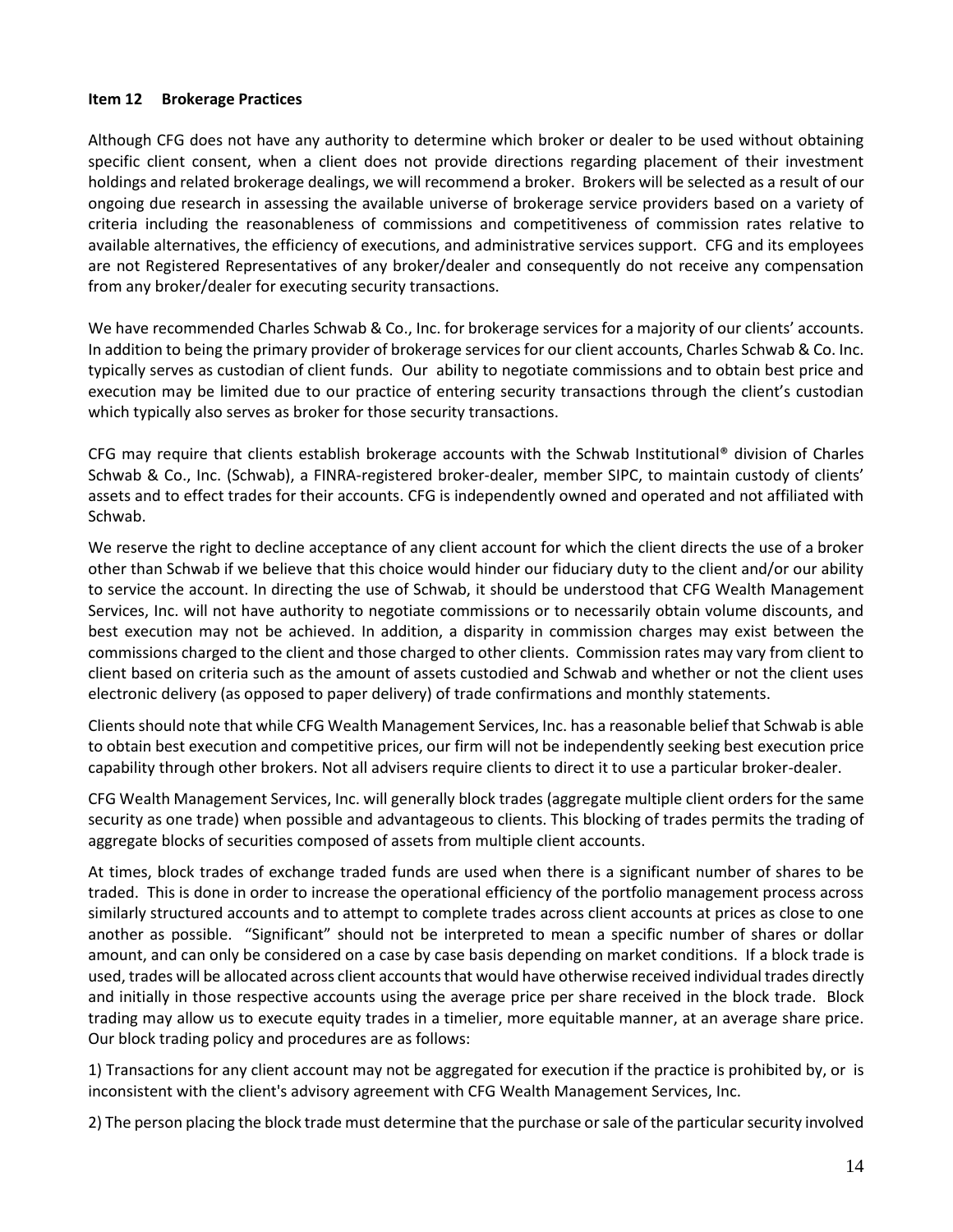is appropriate for the client and consistent with the client's investment objectives and with any investment guidelines or restrictions applicable to the client's account.

3) The person placing the block trade must reasonably believe that the order aggregation will benefit the client, and will enable CFG Wealth Management Services, Inc. to seek best execution for each client participating in the aggregated order. This requires a good faith judgment at the time the order is placed for the execution. It does not mean that the determination made in advance of the transaction must always prove to have been correct in the light of a rear-viewing perspective. Best execution includes the duty to seek the best quality of execution, as well as the best net price.

4) If the order cannot be executed in full at the same price or time, the securities actually purchased or sold by the close of each business day must be allocated pro rata among the participating client accounts. However, adjustments to this pro rata allocation may be made to participating client accounts in accordance with the initial order ticket or other written statement of allocation. Furthermore, adjustments to this pro rata allocation may be made to avoid having odd amounts of shares held in any client account, or to avoid excessive trade charges in smaller accounts.

5) Generally, each client that participates in the aggregated order must do so at the average price for all separate transactions made to fill the order. Under the client's agreement with the custodian/broker, transaction costs may be based on the number of shares traded for each client.

6) No client or account will be favored over another.

# Trade Error Policy

In the rare occurrence of a trade error in a client account, CFG will correct the error by placing a canceling the trade made in error with the broker-dealer. Clients that select Schwab Institutional as their broker/custodian should be aware that Schwab will keep all trade error profits on an error regardless of who caused the error. If a trade error results in a loss, clients will be made whole by the party who caused the error.

If there is a gain and it does not remain in the Client's account upon correction, and Schwab is the custodian, Schwab will donate the amount of any gain \$100 and over to charity. If a loss occurs greater than \$100, CFG will cover the loss. Schwab will maintain the loss or gain (if such gain is not retained in your account) if it is under \$100 to minimize and offset its administrative time and expense. Generally, if related trade errors result in both gains and losses in your account, they may be netted.

# <span id="page-14-0"></span>**Item 13 Review of Accounts**

# **INVESTMENT SUPERVISORY SERVICES ("ISS") INDIVIDUAL PORTFOLIO MANAGEMENT**

*REVIEWS:* While the underlying securities within Individual Portfolio Management Services accounts are continually monitored, these accounts are reviewed at least quarterly. Accounts are reviewed in the context of each client's stated investment objectives and guidelines. More frequent reviews may be triggered by material changes in variables such as the client's individual circumstances, or the market, political or economic environment.

Our investment supervisory service includes different review levels.

The first level is an ongoing review of client investment activity. This review might include an assessment of current cash positions, any pending service requests, and a review of asset class positions relative to their current optimized weighting. Jonathan Harrier, as Chief Investment Officer is primarily responsible for conducting these reviews.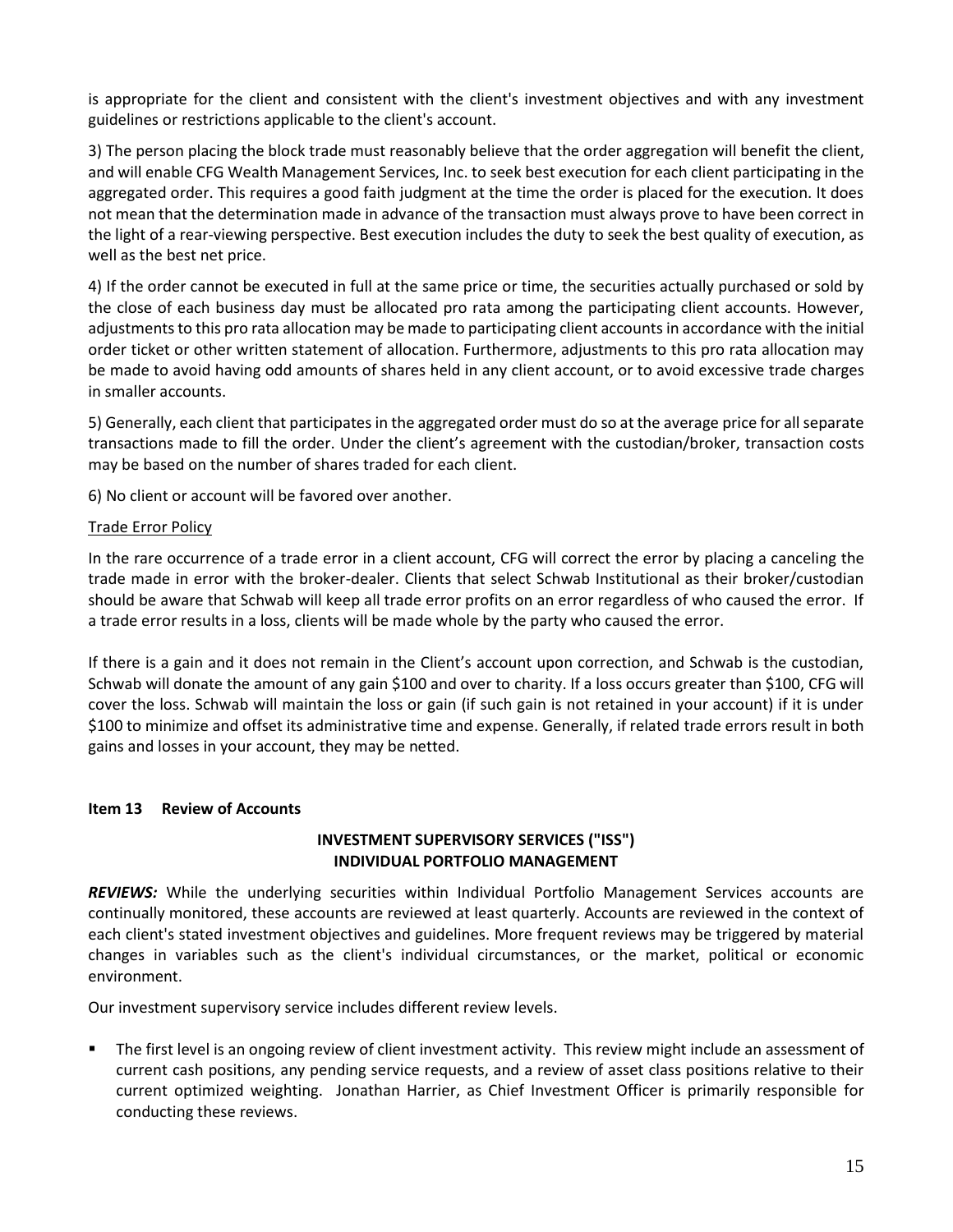- CFG will generally reposition client accounts quarterly. The repositioning consists of implementing the results of the most recent optimization analysis. Typically this is a client-by-client analysis that considers various factors discussed in each client's investment policy statement. Jonathan Harrier as Chief Investment Officer is primarily responsible for repositioning client accounts according to the firm's investment management process.
- CFG will generally review and assess the appropriateness of each client's stated objectives as detailed in their respective investment policy statements on an annual basis. We determine the success of the client's investment strategy based on their measured ability to obtain their stated goal and not solely on the success of the total return of their investment holdings. Michael Puckett is primarily responsible for conducting this annual review and financial planning work.

*REPORTS:* Clients who are part of the investment supervisory services will receive monthly account statements and trade confirmations from a qualified custodian which will include changes in account values, asset composition, investment holding details, transaction details including purchase and sale information as well as deposits and withdrawals, dividends and interest, fees and charges, and asset transfers.

CFG will provide reports based on activity provided by the activity records of the custodian on a monthly and quarterly basis unless directed otherwise. These reports will generally:

- illustrate the client's asset allocation by comparing the actual portfolio allocation with the target allocation defined in each client's investment policy statement
- detail portfolio returns over different time periods and detail different components of portfolio return including the beginning value by period, net contributions, capital appreciation, income, management fees, other expenses, and the portfolio ending value and investment gain for the period.
- provide comparative performance benchmarks along with the client's portfolio performance

# **PENSION CONSULTING SERVICES**

*REVIEWS:* CFG Wealth Management Services, Inc. will review the client's Investment Policy Statement (IPS) whenever the client advises us of a change in circumstances regarding the needs of the plan. CFG Wealth Management Services, Inc. will also review the investment options of the plan according to the agreed upon time intervals established in the IPS. Such reviews will generally occur quarterly.

Jonathan Harrier (Chief Investment Officer) and Michael Puckett (Chief Executive Officer) are primarily responsible for the development and presentation of the reviews for this service.

*REPORTS:* These client accounts will receive reports as contracted for at the inception of the advisory relationship.

#### **FINANCIAL PLANNING SERVICES**

*REVIEWS:* While reviews may occur at different stages depending on the nature and terms of the specific engagement, typically no formal reviews will be conducted for Financial Planning clients unless otherwise contracted for and as the need for a review arises.

*REPORTS:* Financial Planning clients will receive a completed financial plan. Additional reports will not typically be provided unless otherwise contracted for and as the need for a review arises.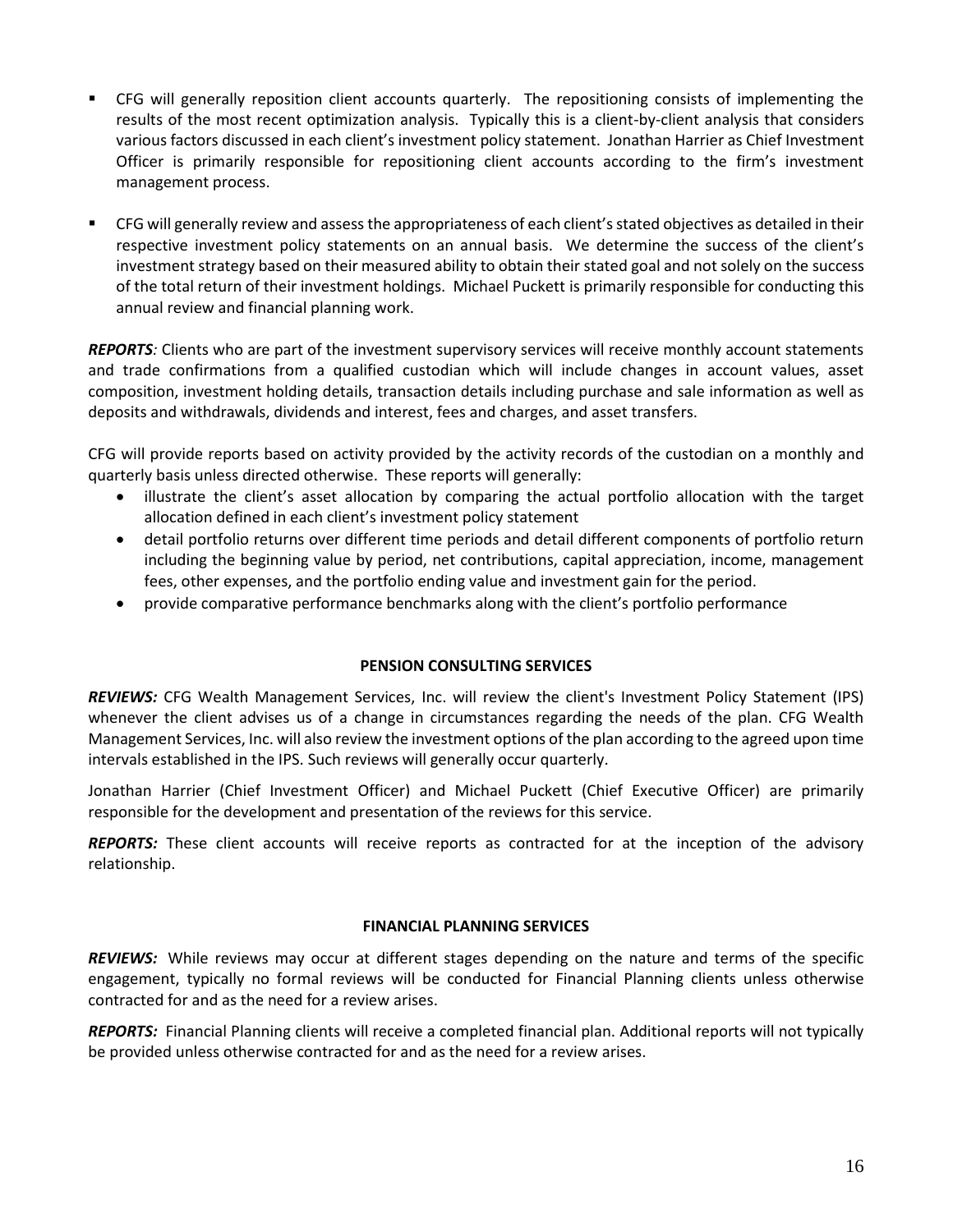#### **CONSULTING SERVICES**

*REVIEWS:* While reviews may occur at different stages depending on the nature and terms of the specific engagement, typically no formal reviews will be conducted for Consulting Services clients unless otherwise contracted for. Such reviews will be conducted by the client's account representative.

**REPORTS:** These client accounts will receive reports as contracted for at the inception of the advisory engagement.

#### <span id="page-16-0"></span>**Item 14 Client Referrals and Other Compensation**

#### **CLIENT REFERRALS**

Currently CFG has no formal compensation arrangements for the receipt of client referrals. However, at CFG's discretion, small gifts or modest client appreciation events may be given or held. These items or events could be considered to be a direct or indirect form of compensation to clients for past referrals to CFG.

#### **OTHER COMPENSATION OR ECONOMIC BENEFIT**

CFG may require that clients establish brokerage accounts with the Schwab Advisor Services® ("Schwab") division of Charles Schwab & Co., Inc. (Schwab), a FINRA-registered broker-dealer, member SIPC, to maintain custody of clients' assets and to effect trades for their accounts. Although CFG may require that clients establish accounts at Schwab, it is the client's decision to custody assets with Schwab. CFG is independently owned and operated and not affiliated with Schwab.

Schwab provides CFG with access to its institutional trading and custody services, which are typically not available to Schwab retail investors. These services generally are available to independent investment advisors on an unsolicited basis, at no charge to them so long as a total of at least \$10 million of the advisor's clients' assets are maintained in accounts at Schwab Institutional. These services are not contingent upon CFG committing to Schwab any specific amount of business (assets in custody or trading commissions). Schwab's brokerage services include the execution of securities transactions, custody, research, and access to mutual funds and other investments that are otherwise generally available only to institutional investors or would require a significantly higher minimum initial investment.

For CFG's client accounts maintained in its custody, Schwab does not charge separately for custody services but is compensated by account holders through commissions and other transaction-related or asset-based fees for securities trades that are executed through Schwab or that settle into Schwab accounts.

Schwab Institutional also makes available to CFG other products and services that benefit CFG but may not directly benefit its clients' accounts. Many of these products and services may be used to service all or some substantial number of CFG accounts, including accounts not maintained at Schwab.

Schwab's products and services that assist CFG in managing and administering clients' accounts include software and other technology that (i) provide access to client account data (such as trade confirmations and account statements); (ii) facilitate trade execution and allocate aggregated trade orders for multiple client accounts; (iii) provide research, pricing and other market data; (iv) facilitate payment of CFG fees from its clients' accounts; and (v) assist with back-office functions, recordkeeping and client reporting.

Schwab also offers other services intended to help CFG manage and further develop its business enterprise. These services may include: (i) compliance, legal and business consulting; (ii) publications and conferences on practice management and business succession; and (iii) access to employee benefits providers, human capital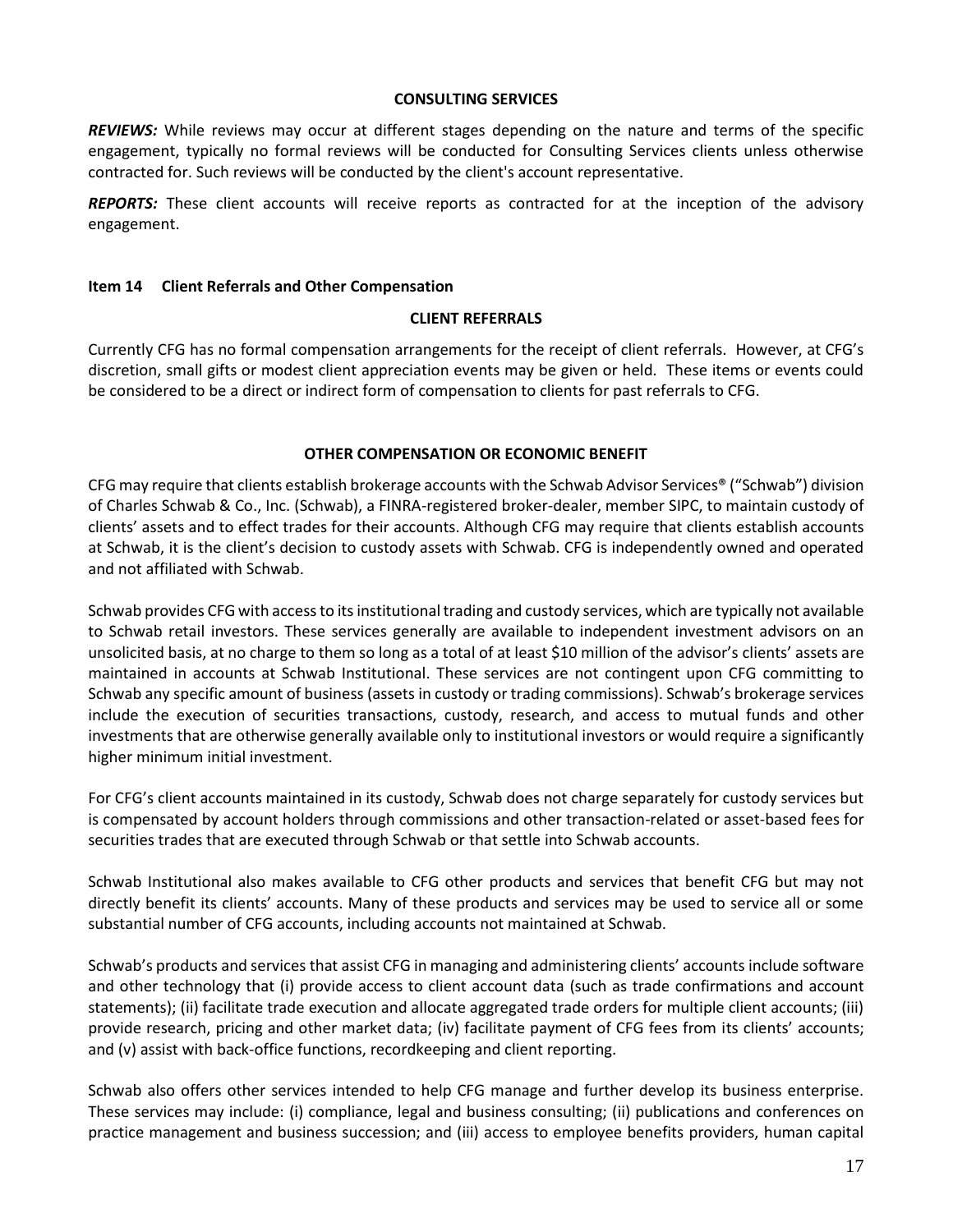consultants and insurance providers. Schwab may make available, arrange and/or pay third-party vendors for the types of services rendered to CFG. Schwab Institutional may discount or waive fees it would otherwise charge for some of these services or pay all or a part of the fees of a third-party providing these services to CFG. Schwab Institutional may also provide other benefits such as educational events or occasional business entertainment of CFG personnel. In evaluating whether to recommend or require that clients custody their assets at Schwab, CFG may take into account the availability of some of the foregoing products and services and other arrangements as part of the total mix of factors it considers and not solely the nature, cost or quality of custody and brokerage services provided by Schwab, which may create a potential conflict of interest.

# <span id="page-17-0"></span>**Item 15 Custody**

We previously disclosed in the "Fees and Compensation" section (Item 5) of this Brochure that our firm directly debits advisory fees from client accounts.

As part of this billing process, the client's custodian is advised of the amount of the fee to be deducted from that client's account. On at least a quarterly basis, the custodian is required to send to the client a statement showing all transactions within the account during the reporting period.

Because the custodian does not calculate the amount of the fee to be deducted, it is important for clients to carefully review their custodial statements to verify the accuracy of the calculation, among other things. Clients should contact us directly if they believe that there may be an error in their statement.

In addition to the periodic statements that clients receive directly from their custodian, we also send account review reports directly to our clients on a monthly or quarterly basis, depending on the client's preferences. We urge our clients to carefully compare the information provided on these statements to ensure that all account history, holdings and values are correct and current.

In addition to custody related to debiting of fees from client accounts, a number of our clients (currently 32 accounts amounting to \$8,754,944) maintain standing letters of authorization (SLOAs) with their custodian that also gives our firm authorization to complete transfers from client accounts to other accounts outside those under the direct supervision of the advisor. The Indiana Secretary of State and the Securities Commission, which we are primarily regulated by, initiated a policy as of October 4, 2018 which provides requirements for Investment Advisers with standing letters of authorization ("SLOA) arrangements.

Starting with the date of that Statement of Policy and until it is vacated by the Commissioner, if an investment adviser has custody of client funds or securities solely as a result of a third-party SLOA arrangement with a client, the Securities Division will not pursue an enforcement action against that investment adviser on the basis that they failed to file an audited balance sheet under

710 Ind. Admin. Code 4-9-12(a) and (c), and/or conduct an annual surprise audit under 710 Ind. Admin. Code 4- 9-13(a)(6), if all of the following conditions are met:

1. The client provides an instruction to the qualified custodian, in writing, that includes the client's signature, the third party's name, and either the third party's address or the third party's account number with a custodian to which the transfer should be directed.

2. The client authorizes the investment adviser, in writing, either on the qualified custodian's form or separately, to direct transfers to the third party either on a specified schedule or from time to time as directed by the terms of the SLOA arrangement.

3. The client's qualified custodian performs appropriate verification of the instruction, such as a signature review or other method to verify the client's authorization.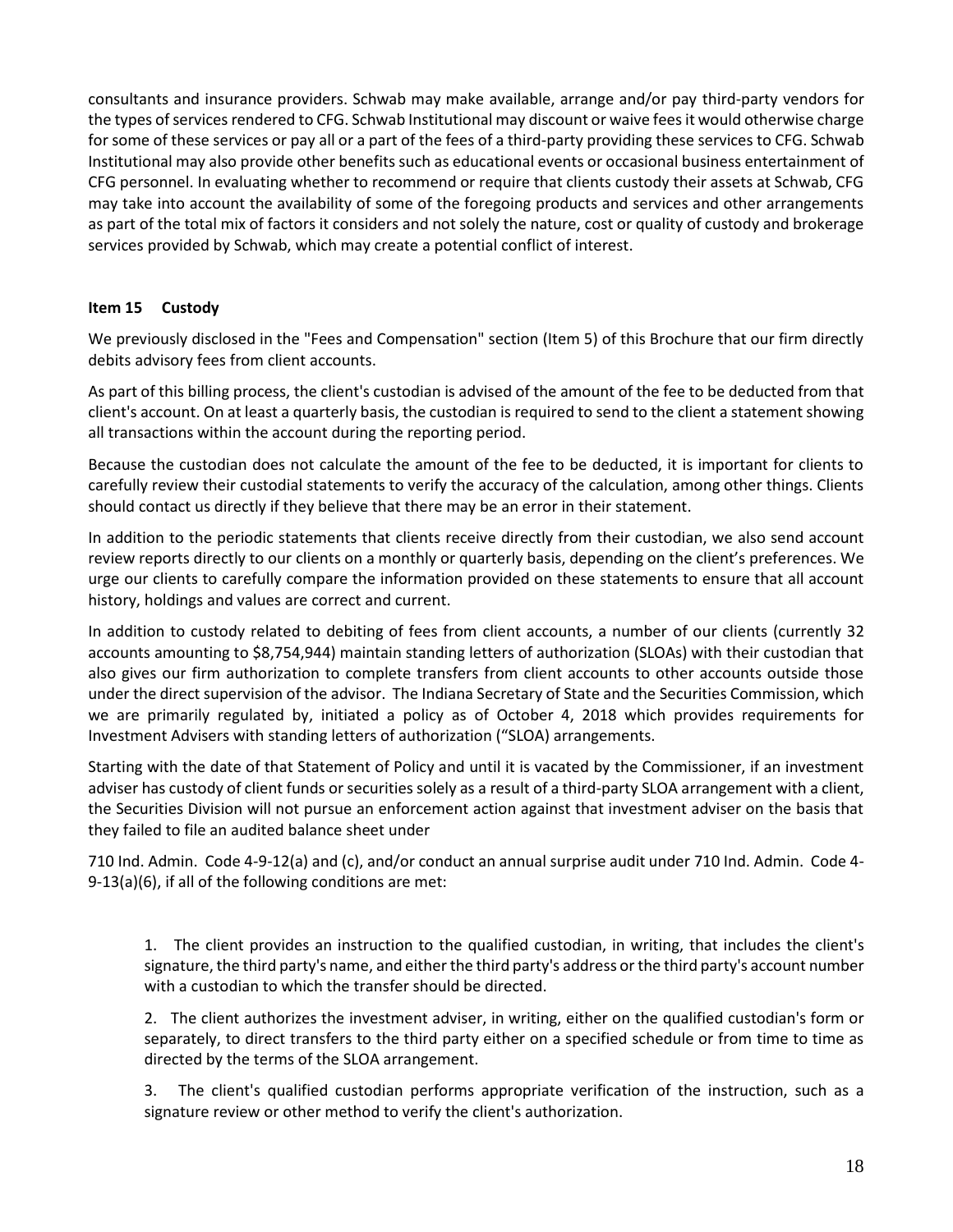4. The investment adviser provides a written transfer of funds notice to the client promptly after each third-party transfer pursuant to the SLOA arrangement; the notice should indicate the amount, date, receiving party, and reason(s) for the transfer.

5. The client has the ability to terminate or change the instruction to the client's qualified custodian.

6. The investment adviser has no authority or ability to designate or change the identity of the third party, the address, or any other information about the third party contained in the client's instruction.

7. The investment adviser maintains records showing that the third party is not a related party of the investment adviser or located at the same address as the investment adviser.

8. The client's qualified custodian sends the client, in writing, an initial notice confirming the existence and terms of the SLOA and an annual notice reconfirming this information.

9. In addition to including the client funds and securities that are subject to a SLOA that result in custody in its response to Item 9 of Form ADV and explaining the arrangement(s) in Item 15 of Form ADV Part 2, the investment adviser must include in Schedule D-Miscellaneous of Form ADV Part 1 and Item 15 of Form ADV Part 2: (a) both the amount and number of clients included in the Item 9 custody figures solely because of the SLOA(s); and (b) an attestation that the investment adviser is complying with each of the requirements and conditions enumerated in this Statement of Policy.

The Statement of Policy does not waive the requirements of 710 Ind. Admin. Code 4-9-12(b) for any investment adviser. Any investment adviser relying on this Statement of Policy to eliminate the requirement of filing an audited balance sheet under 710 Ind. Admin. Code 4-9-12(a) and (c), and/or conducting an annual surprise audit under 710 Ind. Admin. Code 4-9-13(a)(6), must be able to provide documentation, upon request, that the conditions set forth above are met.

At the time of this ADV filing, we attest that all of requirements detailed in the Statement of Policy are being met, in part through actions and confirmations of our client's custodian (items 1, 2, 3, 5, 6, and 8 in the list above). We do provide a written (mailed or emailed) written transfer of funds notice to the client promptly after each third-party transfer pursuant to the SLOA arrangement indicating the amount, date, receiving party, and reason(s) for the transfer as directed in item #4. Regarding item 7 of the policy, we attest to the fact that no third party names on any client's SLOA is a related party of CFG or located at the same address as our firm. Finally, we also fulfil the requirements listed in item #9 above through our attestation in our form ADV Part 1 and this item (15) of form ADV Part 2A.

# <span id="page-18-0"></span>**Item 16 Investment Discretion**

Clients may hire us to provide discretionary asset management services, in which case we place trades in a client's account without contacting the client prior to each trade to obtain the client's permission. In almost all cases, this is the type of arrangement we have with our clients. Discretionary authority is considered crucial to the effective implementation of our investment advisory services.

Clients give us discretionary authority when they sign a discretionary agreement with our firm, as well as on each brokerage account application. Clients may limit this authority by giving us written instructions. Clients may also change/amend such limitations by once again providing us with written instructions.

To be more specific, upon adoption of the Client Agreement and the necessary brokerage account authorizations, CFG as the Investment Adviser/Manager will have the full power and authority to supervise and direct the investment of any assets held in the Client's account. This includes the power and authority to buy, sell, exchange, convert, and otherwise effect transactions in any stocks, bonds, mutual funds, exchange traded funds, or other securities, all without prior consultation from the Client.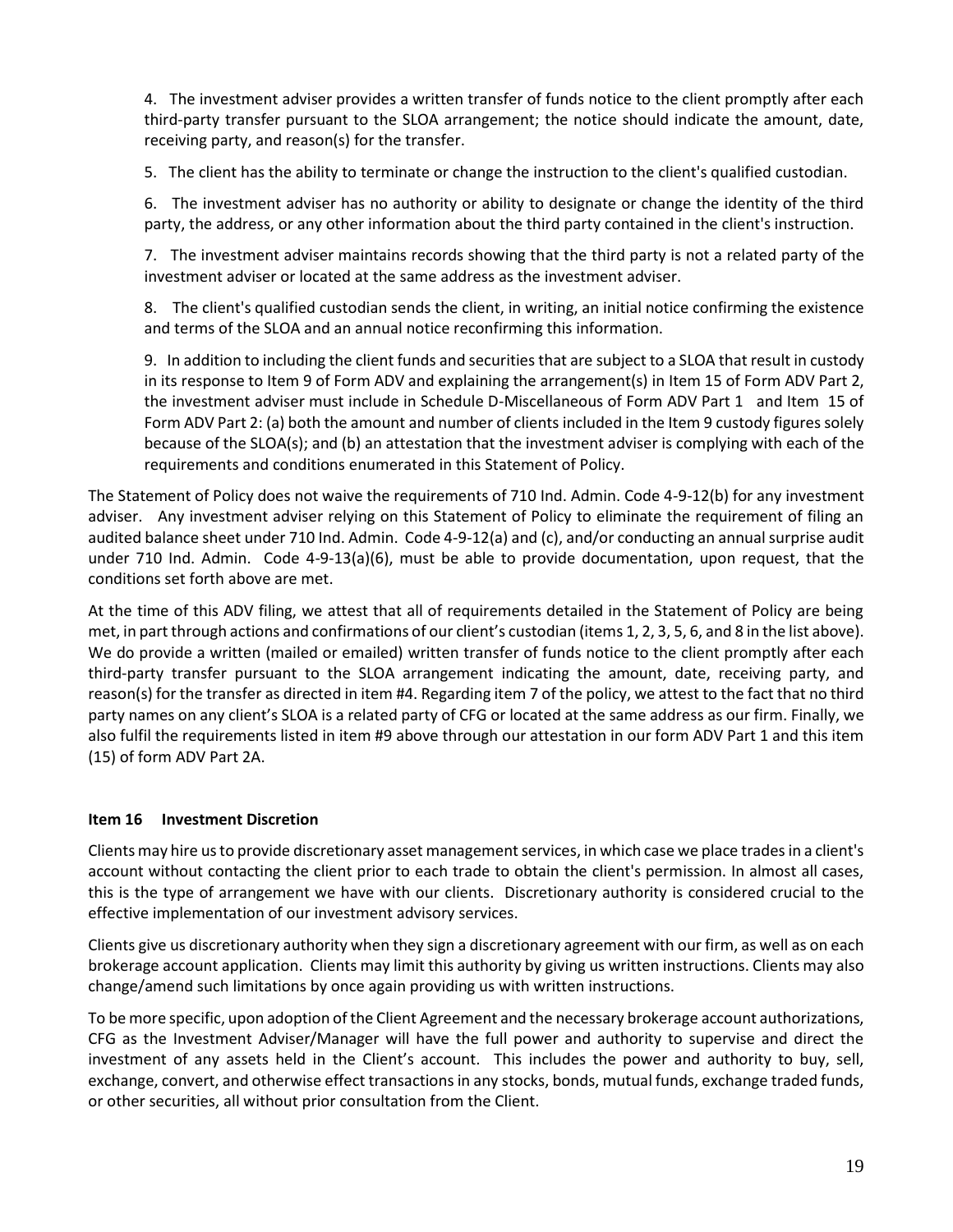Clients appoint CFG as attorney-in-fact for purposes of exercising the foregoing power and authority. This is typically accomplished by the client granting us a limited power of attorney during the brokerage account setup process. If, and in the event that any Client wishes to have the assets managed by CFG subject to certain investment objectives and/or restrictions, it will be the Client's responsibility to notify us, in writing (hard copy or electronic communication), of the investment objectives of any account and of any changes or modifications.

Any and all Client-imposed objectives and/or restrictions, to be effective, must be acknowledged by CFG in writing. Unless any Client so notifies CFG of specific restrictions and/or investment objectives, the investments recommended for, or actions taken on behalf of the Client, shall be deemed not to be restricted and to be in accord with the Client's investment objectives.

# <span id="page-19-0"></span>**Item 17 Voting Client Securities**

As a matter of firm policy, we do not vote proxies on behalf of clients. Therefore, although our firm may provide investment advisory services relative to client investment assets, clients maintain exclusive responsibility for: (1) directing the manner in which proxies solicited by issuers of securities beneficially owned by the client shall be voted, and (2) making all elections relative to any mergers, acquisitions, tender offers, bankruptcy proceedings or other type events pertaining to the client's investment assets. Clients are responsible for instructing each custodian of the assets, to forward to the client copies of all proxies and shareholder communications relating to the client's investment assets. We do not offer any consulting assistance regarding proxy issues to clients.

# <span id="page-19-1"></span>**Item 18 Financial Information**

Under no circumstances do we require or solicit payment of fees in excess of \$500 per client more than six months in advance of services rendered. Therefore, we are not required to include a financial statement.

As an advisory firm that maintains discretionary authority for clients we are also required to disclose any financial condition that is reasonable likely to impair our ability to meet our contractual obligations. CFG Wealth Management Services, Inc. has no additional financial circumstances to report.

CFG Wealth Management Services, Inc. has not been the subject of a bankruptcy petition at any time during the past ten years, or ever.

# **Item 19 Requirements for State-Registered Advisers**

- A. Information on our principal executive officers (Michael D. Puckett and Jonathan W. Harrier) and other management persons (none) is found in the Brochure Supplements for in part 2B of this document.
	- B. Description of any business in which our principal executive officers and other management persons are actively engaged (other than giving investment advice) and the approximate amount of time spent on that business:

| C. Principal Executive Officer/Management Person | <b>Outside Business Activities</b>                                                                                                  |
|--------------------------------------------------|-------------------------------------------------------------------------------------------------------------------------------------|
| Michael D. Puckett                               | MDP Professional Services, LLC - outsourced<br>financial planning services to CFG Wealth<br>Management Services; 80-120 hours/month |

Jonathan W. Harrier none

D. No member of CFG, nor the firm itself is compensated for advisory services with performance based fees.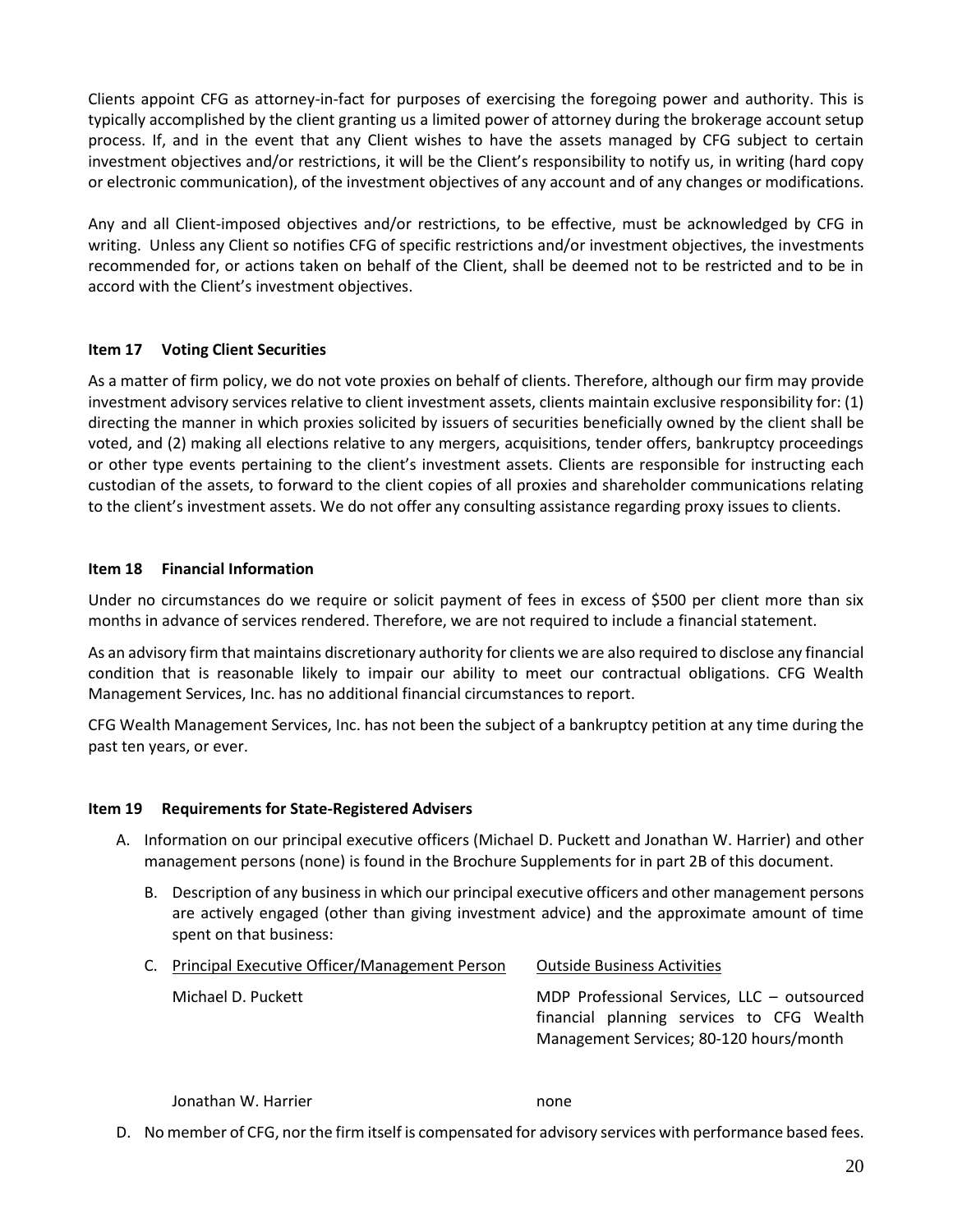E. Neither Michael D. Puckett, nor Jonathan W. Harrier have been involved in any of the events listed below:

1. An award or otherwise being *found* liable in an arbitration claim alleging damages in excess of \$2,500, *involving* any of the following:

(a) an investment or an *investment-related* business or activity;

(b) fraud, false statement(s), or omissions;

(c) theft, embezzlement, or other wrongful taking of property;

(d) bribery, forgery, counterfeiting, or extortion; or

(e) dishonest, unfair, or unethical practices.

2. An award or otherwise being *found* liable in a civil, *self-regulatory organization*, or administrative *proceeding involving* any of the following:

(a) an investment or an *investment-related* business or activity;

(b) fraud, false statement(s), or omissions;

(c) theft, embezzlement, or other wrongful taking of property;

(d) bribery, forgery, counterfeiting, or extortion; or

(e) dishonest, unfair, or unethical practices.

F. Description of any relationship or arrangement that CFG or any of its management persons have with any issuer of securities that is not listed in Item 10.C. of Part 2A.

| Principal Executive Officer/Management Person | Relationships/Arrangements |
|-----------------------------------------------|----------------------------|
| Michael D. Puckett                            | None                       |
| Jonathan W. Harrier                           | None                       |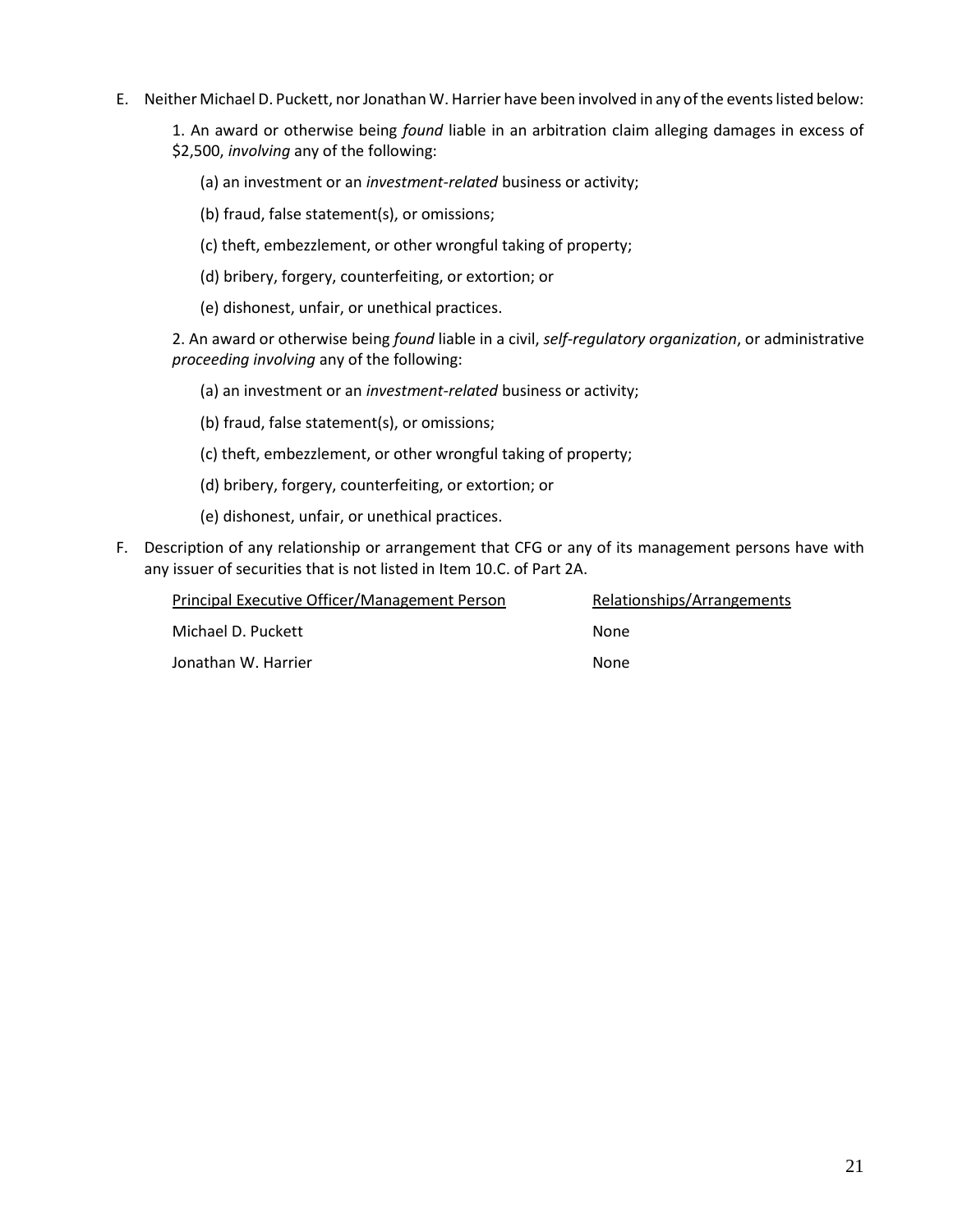#### **Part 2B of Form ADV:** *Brochure Supplement*

Michael D. Puckett 9840 Westpoint Blvd. Suite 150 Indianapolis, IN 46256 888-234-9674

CFG Wealth Management Services, Inc. 9840 Westpoint Drive, Suite 150 Indianapolis, IN 46256

This brochure supplement provides information about Michael D. Puckett that supplements the CFG Wealth Management Services, Inc. brochure. You should have received a copy of that brochure. Please contact Jonathan Harrier at 888-234-9674 if you did not receive CFG Wealth Management Services, Inc.'s brochure or if you have any questions about the contents of this supplement.

Additional information about Michael D. Puckett is available on the SEC's website at www.adviserinfo.sec.gov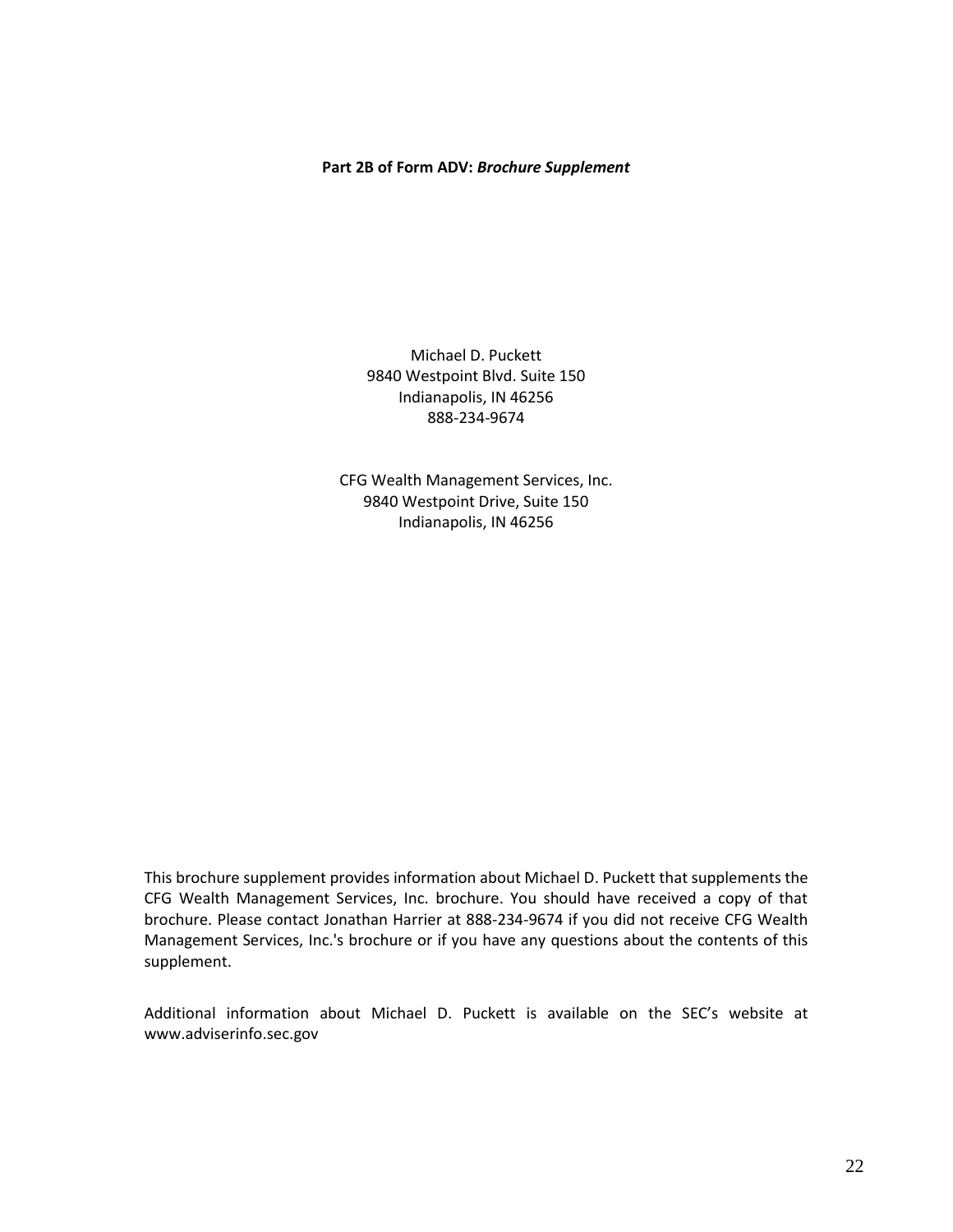# **Item 2 Educational Background and Business Experience**

**Full Legal Name:** Michael D. Puckett **Born:** 1952

#### **Education**

Ball State University; A.A., General Studies; 1973

#### **Business Experience**

CFG Wealth Management Services, Inc.; President, CEO; from 01/01/1983 to Present

#### **Designations**

Mr. Puckett has earned the following designation(s) and is in good standing with the granting authority:

#### **Certified Financial Planner; Certified Financial Planner Board of Standards, Inc.; 1988**

The CERTIFIED FINANCIAL PLANNER™, CFP® and federally registered CFP (with flame design) marks (collectively, the "CFP® marks") are professional certification marks granted in the United States by Certified Financial Planner Board of Standards, Inc. ("CFP Board").

The  $\text{CFP}^{\otimes}$  certification is a voluntary certification; no federal or state law or regulation requires financial planners to hold CFP® certification. It is recognized in the United States and a number of other countries for its (1) high standard of professional education; (2) stringent code of conduct and standards of practice; and (3) ethical requirements that govern professional engagements with clients.

To attain the right to use the CFP® marks, an individual must satisfactorily fulfill the following requirements:

- Education Complete an advanced college-level course of study addressing the financial planning subject areas that CFP Board's studies have determined as necessary for the competent and professional delivery of financial planning services, and attain a Bachelor's Degree from a regionally accredited United States college or university (or its equivalent from a foreign university). CFP Board's financial planning subject areas include insurance planning and risk management, employee benefits planning, investment planning, income tax planning, retirement planning, and estate planning;
- Examination Pass the comprehensive  $CFP^*$  Certification Examination. The examination, administered in 10 hours over a two-day period, includes case studies and client scenarios designed to test one's ability to correctly diagnose financial planning issues and apply one's knowledge of financial planning to real world circumstances;
- Experience Complete at least three years of full-time financial planning-related experience (or the equivalent, measured as 2,000 hours per year); and
- Ethics Agree to be bound by CFP Board's *Standards of Professional Conduct*, a set of documents outlining the ethical and practice standards for CFP® professionals.

Individuals who become certified must complete the following ongoing education and ethics requirements in order to maintain the right to continue to use the CFP® marks:

• Continuing Education – Complete 30 hours of continuing education hours every two years, including two hours on the *Code of Ethics* and other parts of the S*tandards of*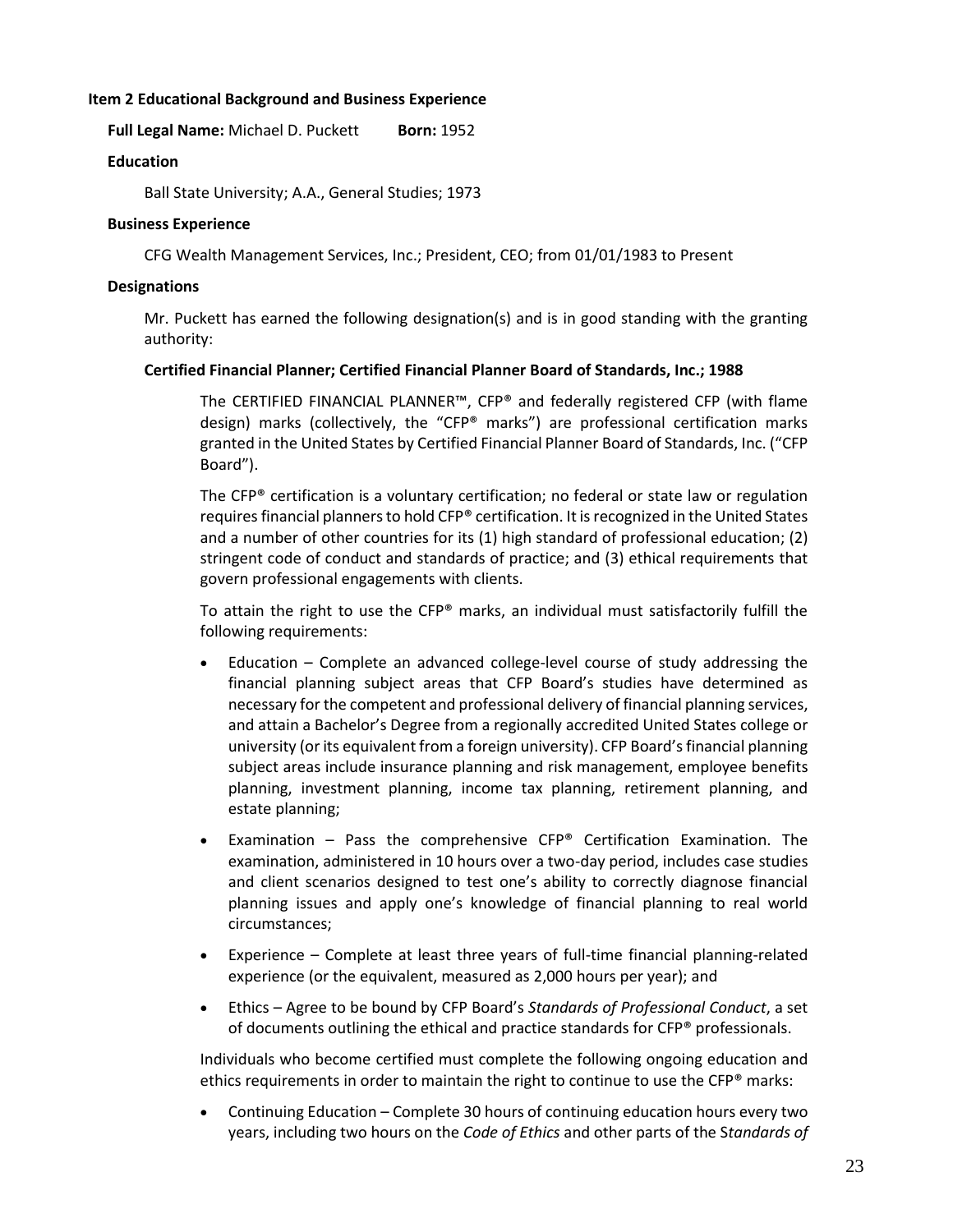*Professional Conduct*, to maintain competence and keep up with developments in the financial planning field; and

• Ethics – Renew an agreement to be bound by the *Standards of Professional Conduct*. The *Standards* prominently require that CFP® professionals provide financial planning services at a fiduciary standard of care. This means CFP® professionals must provide financial planning services in the best interests of their clients.

 $CFP<sup>®</sup>$  professionals who fail to comply with the above standards and requirements may be subject to CFP Board's enforcement process, which could result in suspension or permanent revocation of their CFP® certification.

# **Accredited Investment Fiduciary Analyst; Center for Fiduciary Studies; 2006**

Administered by fi360, the Accredited Investment Fiduciary Analyst® (AIFA®) professional designation is the industry's first and only designation that demonstrates knowledge and competency in the area of fiduciary responsibility, and communicates a commitment to standards of investment fiduciary excellence. Holders of the AIFA® mark have successfully completed a specialized program on investment fiduciary standards and subsequently passed a comprehensive examination.

There are five requirements for attaining the AIFA® credential.

- 1) Attain the AIF® designation.
- 2) Enroll in and complete the AIFA® Training
- 3) Pass the AIFA® Assessment

4) Meet the experience requirement. In addition to holding the AIF<sup>®</sup> credential, a minimum of eight (8) years of relevant experience is required to attain the AIFA® credential. Relevant experience is that which has been accrued in a non-clerical role within the financial services (or a related) industry.

5) Submit the application and dues

Included in the application are sections to attest to both the Code of Ethics and Conduct Standards. The Code of Ethics consists of the tenets of ethical conduct expected of all credential holders, while the Conducts Standards pertain to any past criminal and civil litigation, regulatory events, and personal and professional conduct.

Continuing Education (CE) Requirements: AIFA® designees are required to complete a minimum of ten hours of CE per reporting period. The CE requirement is effective immediately upon attainment of the AIFA® designation, and CE hours may be accrued from a variety of sources. All CE is subject to audit by, and final approval from, fi360.

# **Item 3 Disciplinary Information**

Mr. Puckett has no reportable disciplinary history.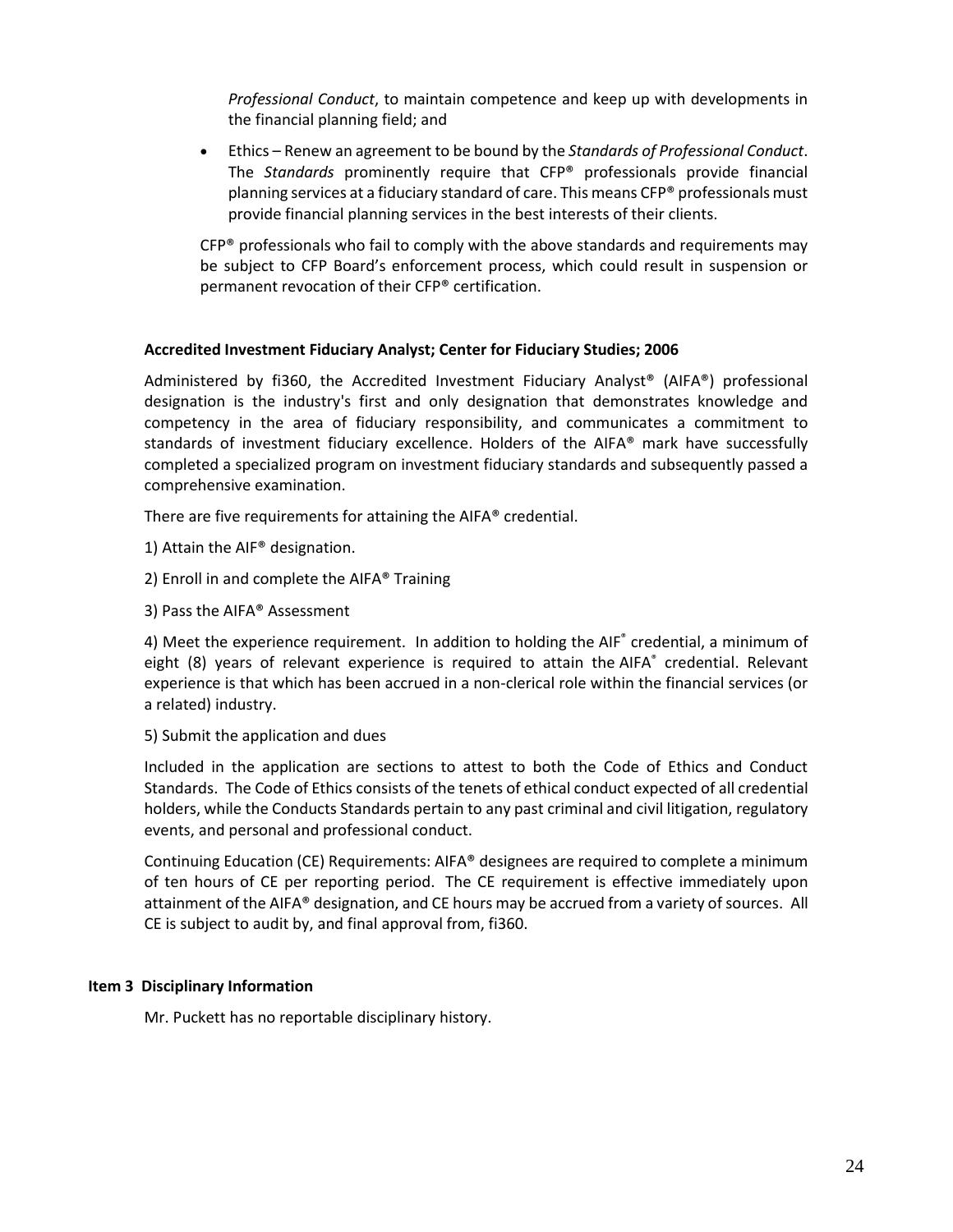#### **Item 4 Other Business Activities**

#### **A. Investment-Related Activities**

Mr. Puckett is not engaged in any other investment-related activities.

Mr. Puckett does not receive commissions, bonuses or other compensation on the sale of securities or other investment products.

#### **B. Non Investment-Related Activities**

Mr. Puckett is the managing member of MDP Professional Services, LLC which provides outsourced financial planning services; 80-120 hours/month

#### **Item 5 Additional Compensation**

Mr. Puckett does not receive any economic benefit from a non-advisory client for the provision of advisory services.

#### **Item 6 Supervision**

| Supervisor: | Jonathan W. Harrier             |
|-------------|---------------------------------|
| Title:      | <b>Chief Compliance Officer</b> |
| Phone #:    | 888-234-9674                    |

#### **Item 7 Requirements for State Registered Advisers**

Mr. Puckett has never been involved in any of the events listed below:

1. An award or otherwise being *found* liable in an arbitration claim alleging damages in excess of \$2,500, *involving* any of the following:

- (a) an investment or an *investment-related* business or activity;
- (b) fraud, false statement(s), or omissions;
- (c) theft, embezzlement, or other wrongful taking of property;
- (d) bribery, forgery, counterfeiting, or extortion; or
- (e) dishonest, unfair, or unethical practices.

2. An award or otherwise being *found* liable in a civil, *self-regulatory organization*, or administrative *proceeding involving* any of the following:

- (a) an investment or an *investment-related* business or activity;
- (b) fraud, false statement(s), or omissions;
- (c) theft, embezzlement, or other wrongful taking of property;
- (d) bribery, forgery, counterfeiting, or extortion; or
- (e) dishonest, unfair, or unethical practices.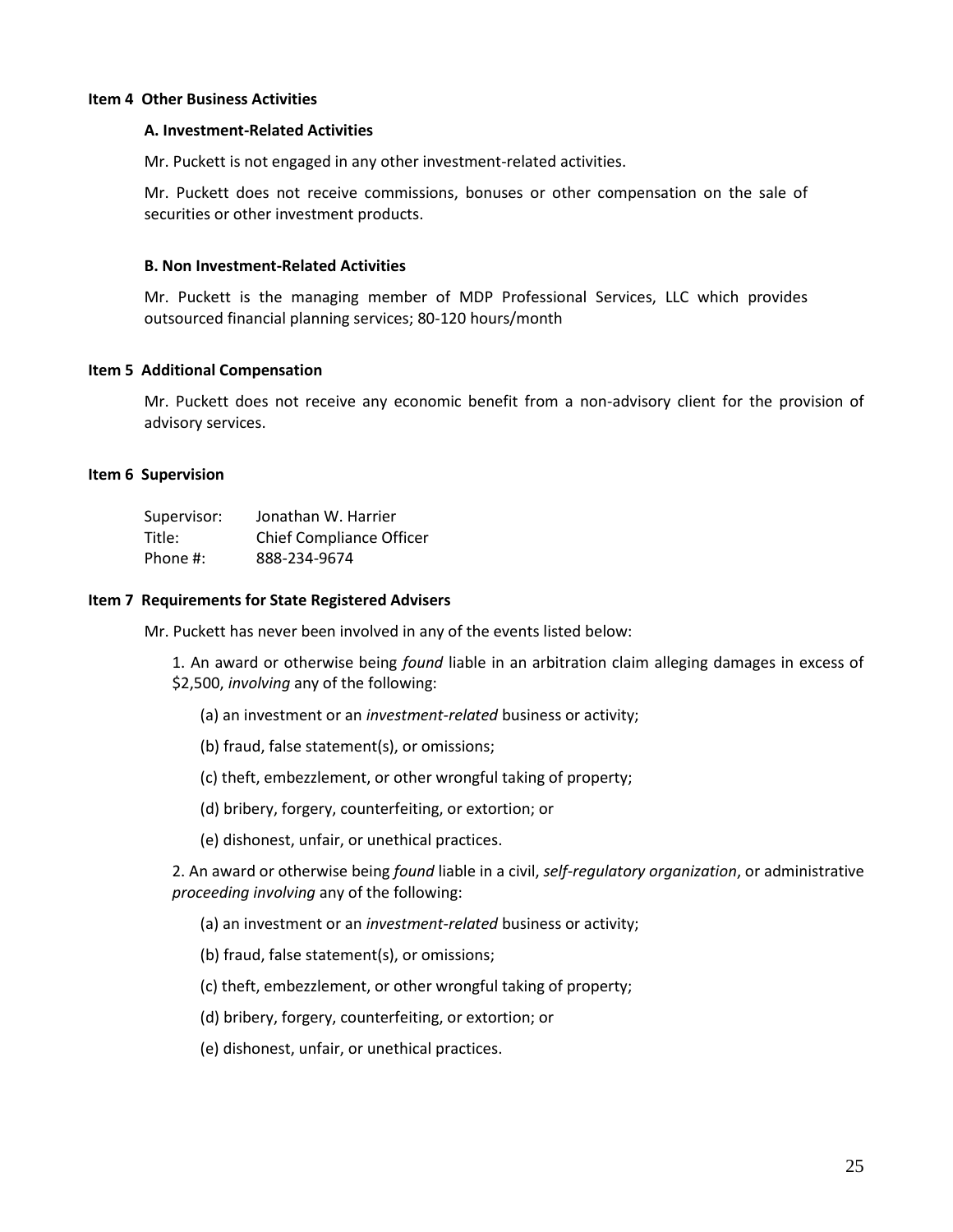#### **Part 2B of Form ADV:** *Brochure Supplement*

Jonathan W. Harrier 9840 Westpoint Drive, Suite 150 Indianapolis, IN 46265 888-234-9674

CFG Wealth Management Services, Inc. 9840 Westpoint Drive, Suite 150 Indianapolis, IN 46256

This brochure supplement provides information about Jonathan Wayne Harrier that supplements the CFG Wealth Management Services, Inc. brochure. You should have received a copy of that brochure. Please contact Jonathan Harrier at 888-234-9674 if you did not receive CFG Wealth Management Services, Inc.'s brochure or if you have any questions about the contents of this supplement.

Additional information about Jonathan W. Harrier is available on the SEC's website at www.adviserinfo.sec.gov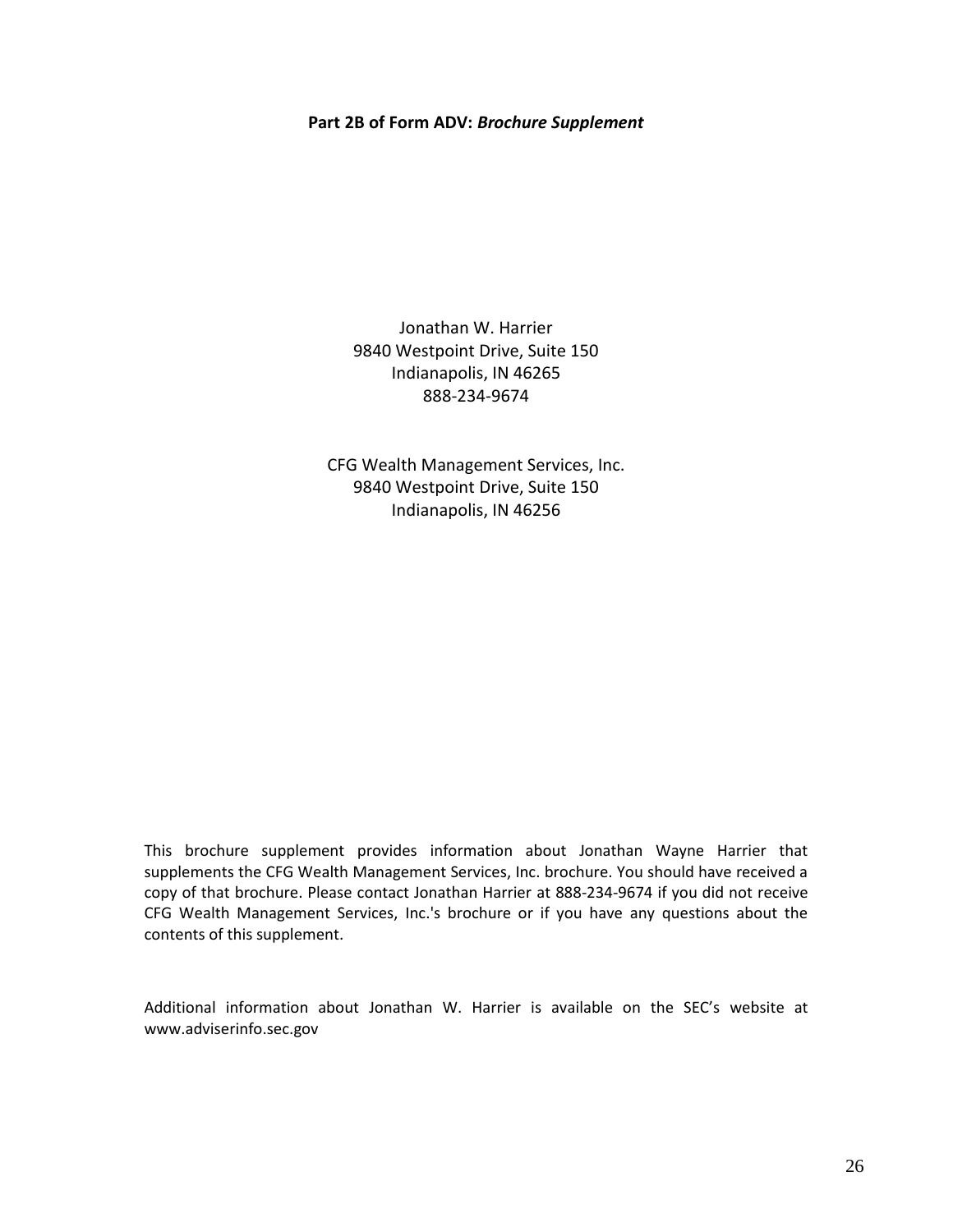# **Item 2 Educational Background and Business Experience**

**Full Legal Name:** Jonathan W. Harrier **Born:** 1976

#### **Education**

Indiana University; M.B.A, Finance; 2003

Olivet Nazarene University; B.S., Economics; 1998

#### **Business Experience**

CFG Wealth Management Services, Inc.; Chief Investment Officer; from 03/2002 to Present

Merrill Lynch, Pierce, Fenner, Smith, Inc.; Investment Associate; from 05/1998 to 03/2002

#### **Designations**

Mr. Harrier has earned the following designation(s) and is in good standing with the granting authority:

#### **Certified Financial Planner; Certified Financial Planner Board of Standards, Inc.; 2010**

The CERTIFIED FINANCIAL PLANNER™, CFP® and federally registered CFP (with flame design) marks (collectively, the "CFP® marks") are professional certification marks granted in the United States by Certified Financial Planner Board of Standards, Inc. ("CFP Board").

The CFP® certification is a voluntary certification; no federal or state law or regulation requires financial planners to hold CFP® certification. It is recognized in the United States and a number of other countries for its (1) high standard of professional education; (2) stringent code of conduct and standards of practice; and (3) ethical requirements that govern professional engagements with clients.

To attain the right to use the  $CFP^*$  marks, an individual must satisfactorily fulfill the following requirements:

- Education Complete an advanced college-level course of study addressing the financial planning subject areas that CFP Board's studies have determined as necessary for the competent and professional delivery of financial planning services, and attain a Bachelor's Degree from a regionally accredited United States college or university (or its equivalent from a foreign university). CFP Board's financial planning subject areas include insurance planning and risk management, employee benefits planning, investment planning, income tax planning, retirement planning, and estate planning;
- Examination Pass the comprehensive CFP® Certification Examination. The examination, administered in 10 hours over a two-day period, includes case studies and client scenarios designed to test one's ability to correctly diagnose financial planning issues and apply one's knowledge of financial planning to real world circumstances;
- Experience Complete at least three years of full-time financial planning-related experience (or the equivalent, measured as 2,000 hours per year); and
- Ethics Agree to be bound by CFP Board's *Standards of Professional Conduct*, a set of documents outlining the ethical and practice standards for CFP® professionals.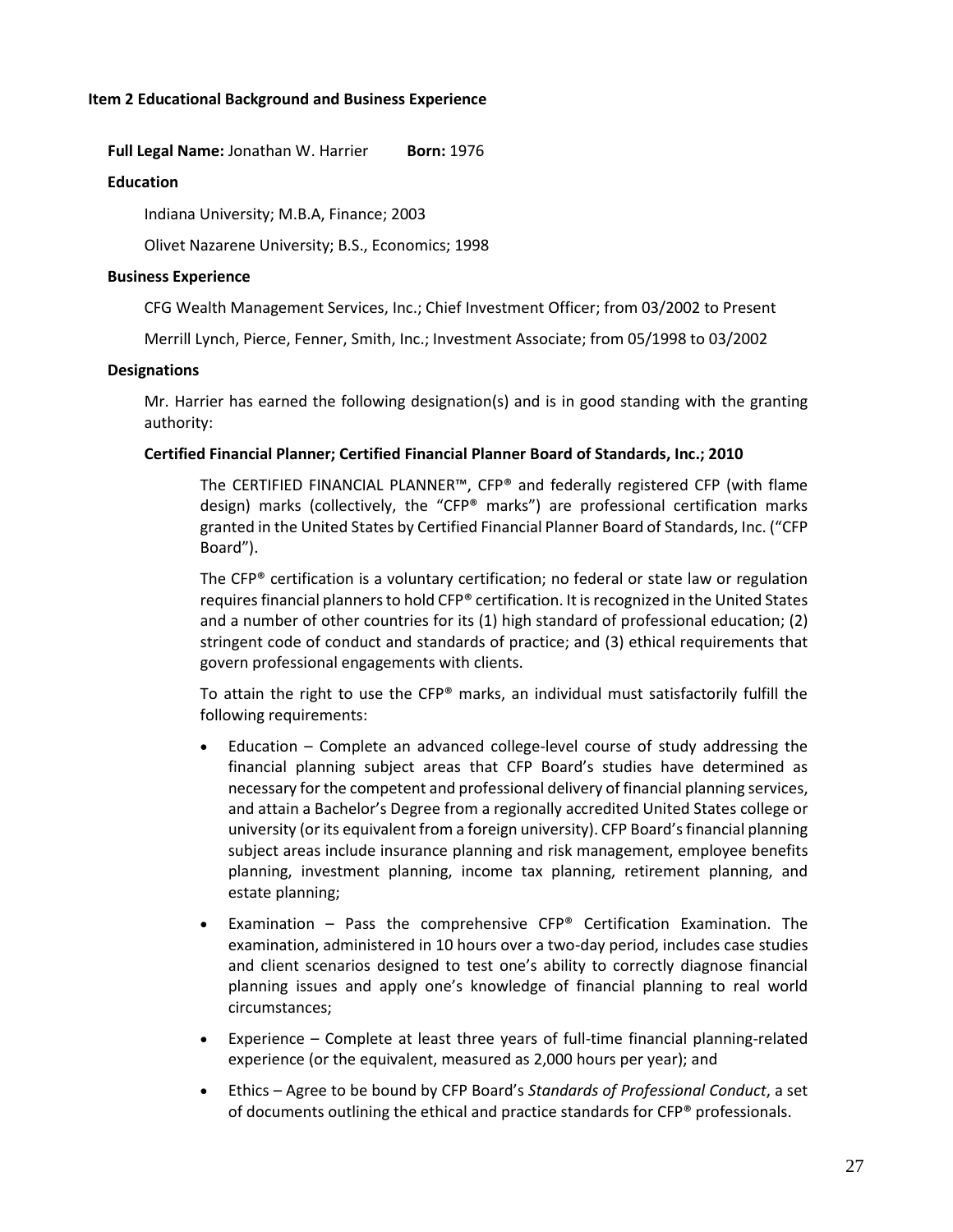Individuals who become certified must complete the following ongoing education and ethics requirements in order to maintain the right to continue to use the CFP® marks:

- Continuing Education Complete 30 hours of continuing education hours every two years, including two hours on the *Code of Ethics* and other parts of the S*tandards of Professional Conduct*, to maintain competence and keep up with developments in the financial planning field; and
- Ethics Renew an agreement to be bound by the *Standards of Professional Conduct*. The *Standards* prominently require that CFP® professionals provide financial planning services at a fiduciary standard of care. This means CFP® professionals must provide financial planning services in the best interests of their clients.

 $CFP<sup>®</sup>$  professionals who fail to comply with the above standards and requirements may be subject to CFP Board's enforcement process, which could result in suspension or permanent revocation of their CFP® certification.

# **Chartered Market Technician (MCT®); CMT Association; 2021**

- The Chartered Market Technician (CMT®) designation is a professional credential granted by the CMT Association.
- It is earned by those who can demonstrate extensive knowledge and aptitude in technical analysis and trading.
- To earn the designation, candidates must complete an intensive self-study program and pass a series of three comprehensive exams.
- Administered by the CMT Association, this program aims not only to develop technical and professional skills but also to provide a code of ethics and an ethical framework to work within.

# **Item 3 Disciplinary Information**

Mr. Harrier has no reportable disciplinary history.

# **Item 4 Other Business Activities**

# **A. Investment-Related Activities**

Mr. Harrier is not engaged in any other investment-related activities.

Mr. Harrier does not receive commissions, bonuses or other compensation on the sale of securities or other investment products.

# **B. Non Investment-Related Activities**

none

# **Item 5 Additional Compensation**

Mr. Harrier does not receive any economic benefit from a non-advisory client for the provision of advisory services.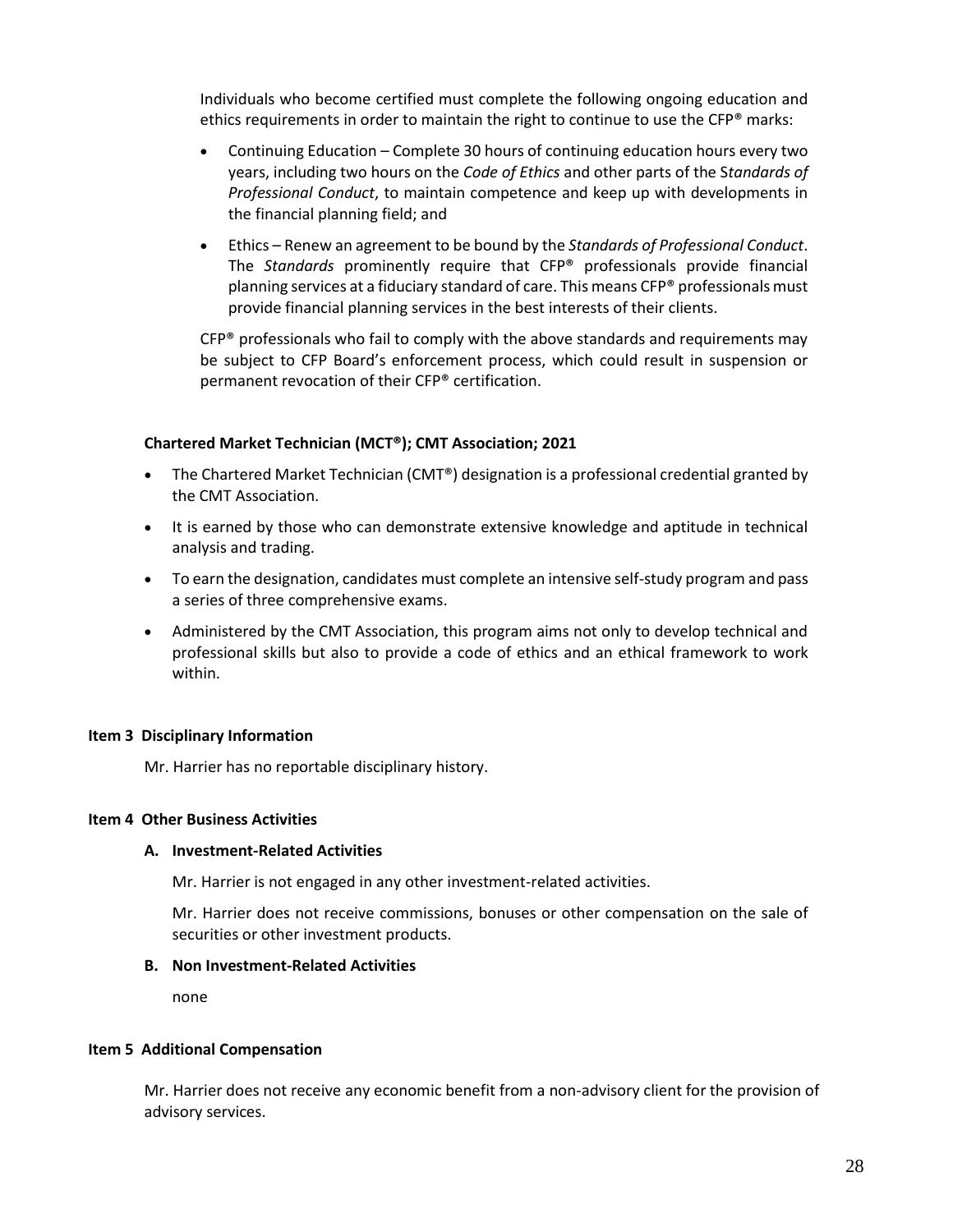# **Item 6 Supervision**

| Supervisor:  | Michael D. Puckett             |
|--------------|--------------------------------|
| Title:       | <b>Chief Executive Officer</b> |
| Phone $\#$ : | 888-234-9674                   |

#### **Item 7 Requirements for State Registered Advisers**

Mr. Harrier has never been involved in any of the events listed below:

1. An award or otherwise being *found* liable in an arbitration claim alleging damages in excess of \$2,500, *involving* any of the following:

- (a) an investment or an *investment-related* business or activity;
- (b) fraud, false statement(s), or omissions;
- (c) theft, embezzlement, or other wrongful taking of property;
- (d) bribery, forgery, counterfeiting, or extortion; or
- (e) dishonest, unfair, or unethical practices.

2. An award or otherwise being *found* liable in a civil, *self-regulatory organization*, or administrative *proceeding involving* any of the following:

- (a) an investment or an *investment-related* business or activity;
- (b) fraud, false statement(s), or omissions;
- (c) theft, embezzlement, or other wrongful taking of property;
- (d) bribery, forgery, counterfeiting, or extortion; or
- (e) dishonest, unfair, or unethical practices.